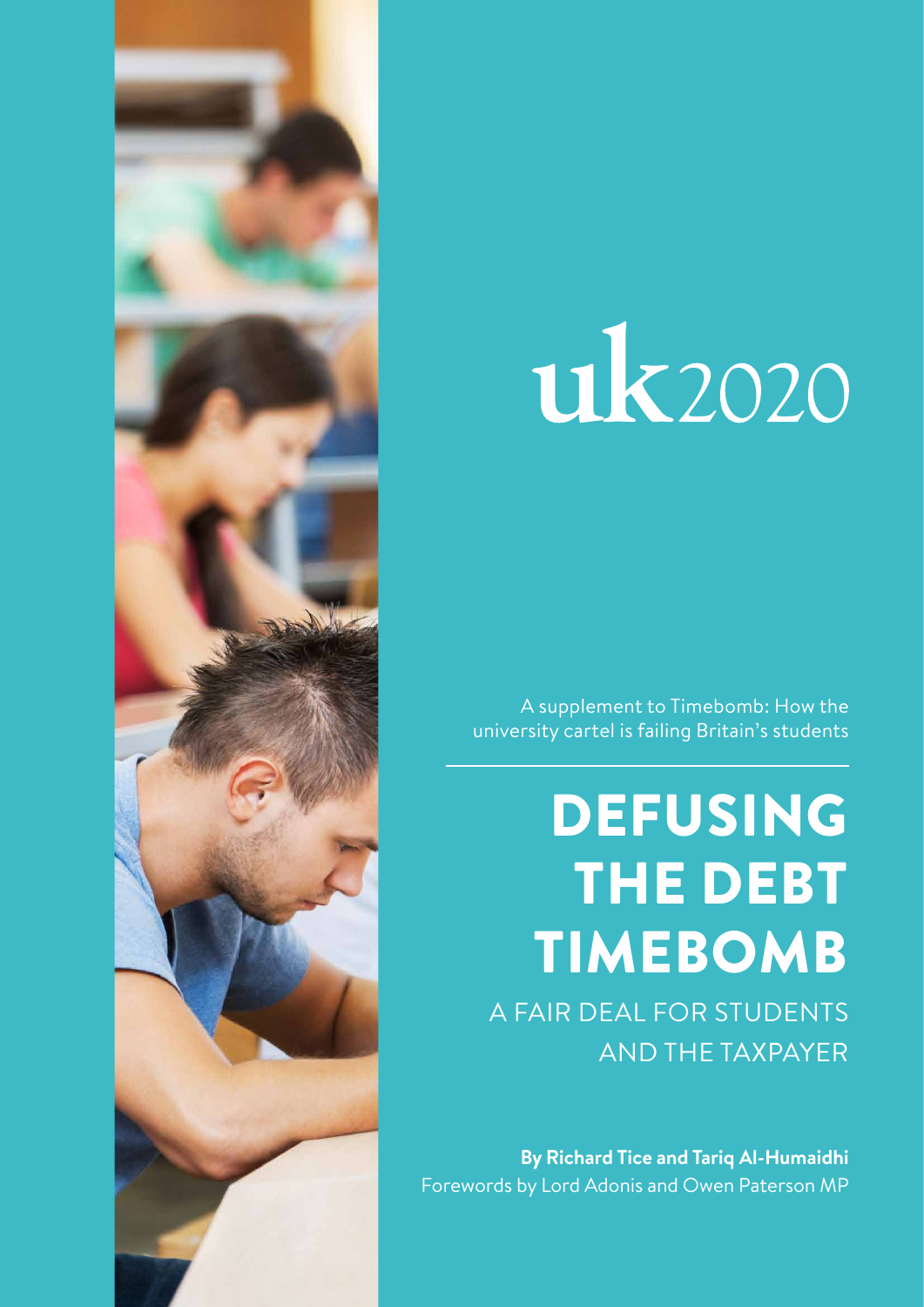

## Author's preface

Richard Tice Businessman and political campaigner CEO Quidnet Capital Partners LLP Former CEO, CLS Holdings PLC

This report on the funding of student loans follows our release in early September 2017 of *Timebomb: How the university cartel is failing Britain's students*. That gained considerable public attention and media coverage. The issues we highlighted – value for money and the importance of two-year courses to broadening choice – have attracted close attention from the government as it seeks solutions to provide a fairer deal for students.

*Defusing the debt Timebomb: A fair deal for students and the taxpayer*  proposes some significant changes to the way loans work that will bring down costs for students and graduates, while also reducing losses for the taxpayer.

It also proposes a new financing mechanism, the National Student Bond, which would be attractive to long-term pension-fund investors by helping them reduce their actuarial deficits.

As the government looks for ways to offer substantially more hope and opportunity for students, I believe this report contains credible, innovative potential solutions.

I would like to thank Jack Grimston for his assistance in preparing this report.

**To read this report and Timebomb online, go to [www.uk2020.org.uk/timebomb](http://www.uk2020.org.uk/timebomb)**

<sup>2 /</sup> Defusing the debt Timebomb: A fair deal for students and the taxpayer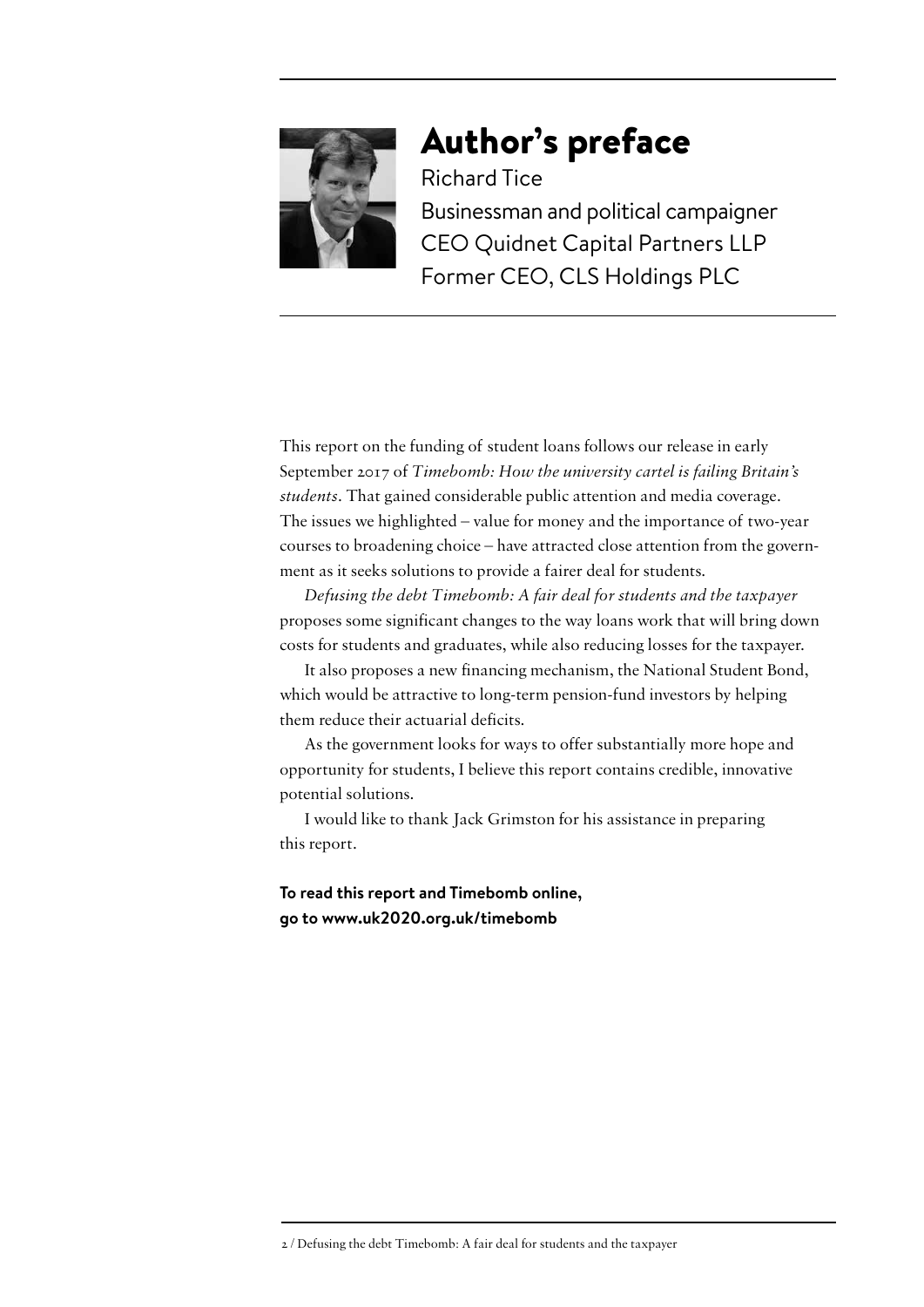

## Foreword

Andrew Adonis Chair, National Infrastructure Commission Secretary of state for transport, 2009–10 Minister of state for education, 2005–08

It has become increasingly clear that the university merry-go-round of cartel fees and ever-increasing vice-chancellors' pay is doomed.

This cannot happen soon enough. For too long universities have had free rein to grab as much as they can from students, graduates and the taxpayer with precious little regard for the value they provide. They have refused to take any criticism seriously and ignored numerous opportunities to take matters into their own hands, cut fees and give students a much better deal.

It is frustrating that vice-chancellors have been so stubborn and that they have been indulged by government for so long. Their failure to act made it inevitable that the funding system would need to be extensively reviewed, as the Prime Minister has now promised will happen.

It will be vital in the coming months that all those of us who have been campaigning for improvement keep up the pressure so that this review goes far beyond tinkering round the edges. We will need to be alert to the efforts the powerful, well connected university lobby will make – both in public and in private – to water down or delay reform.

UK2020 has already had a powerful impact on the higher education debate. I welcome this innovative contribution to the range of options now emerging on funding and the rigour with which the report makes its case.

Whatever solutions are adopted, it is time for the institutional self-interest of vice-chancellors and their senior management teams to take second place to the interests of the whole of society.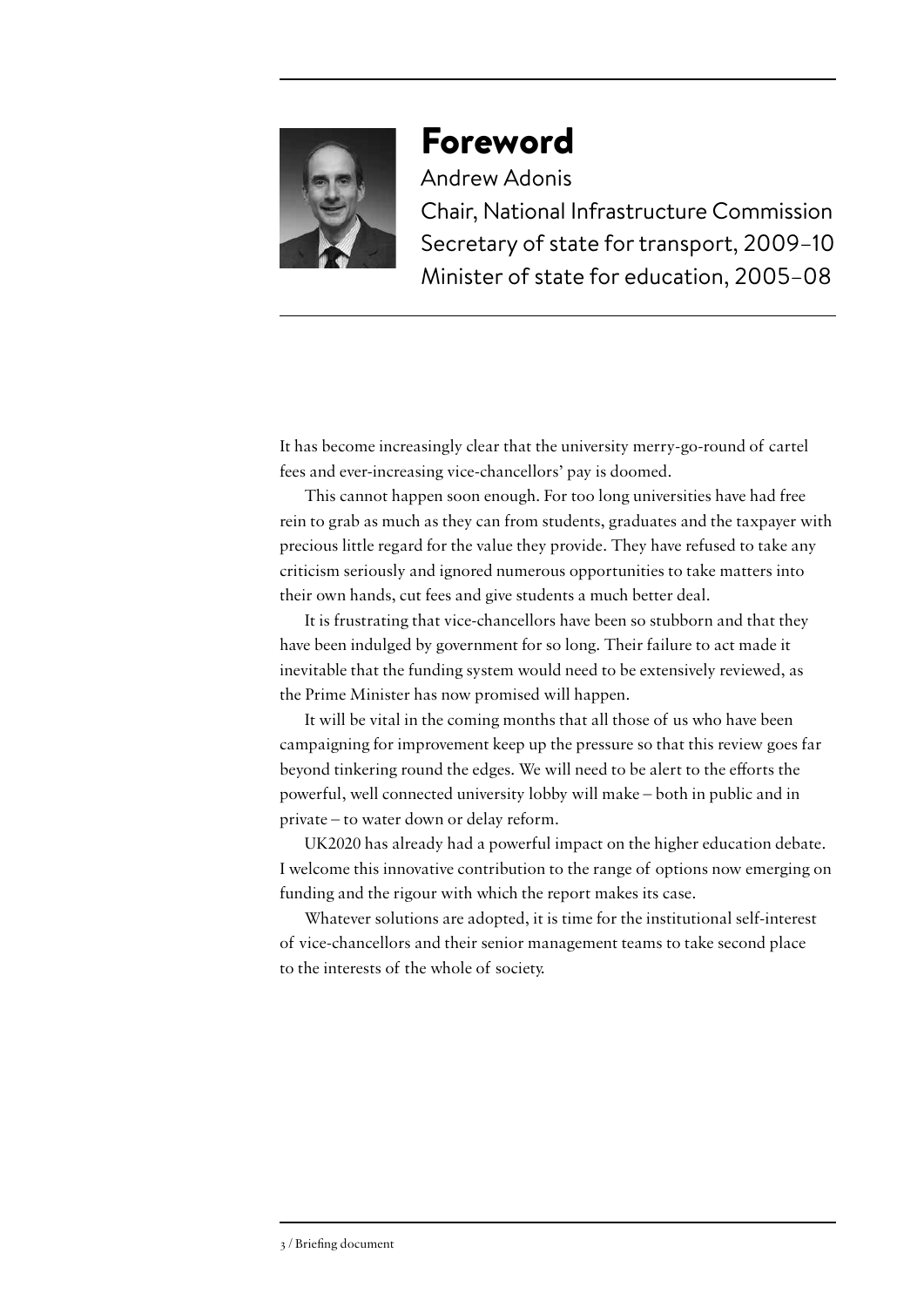

## Foreword

Owen Paterson MP Founder and chairman, UK 2020 Secretary of state for environment, food and rural affairs, 2012–14 Secretary of state for Northern Ireland, 2010–12

In the few weeks since publication of the *Timebomb* report, we have seen the government beginning to listen to public concern and grapple directly with the problems of high student debt and poor value provided by universities.

The Prime Minister's acknowledgement that there are serious weaknesses in the current system is a welcome development. It means the debate can now move forward into exactly how to fix the problems and crack the higher education cartel.

If reforms to funding are to win public acceptance for the long term, it is vital they combine fairness to the student and graduate, value for the taxpayer and a spur to universities to improve. This report by the authors of *Timebomb* sets out a series of imaginative and realistic ideas that balance all these objectives. It goes further. The proposal for a National Student Bond that would both fund student loans and provide a secure return for pension funds could turn higher education funding into a real stimulus for business investment.

It is important that in the drive to reform, we do not discard the benefits that the system of tuition fees and loans has brought to universities over the past 20 years. This report, taken together with the authors' earlier recommendations, makes the most of those positive features while proposing fundamental change where it is needed.

The country needs to fund superb universities that are fit to take on the global competition in the decades ahead. This has to be achieved in a way that works for the whole of society. As the government searches for solutions, the ideas in this report will be central to shaping the debate.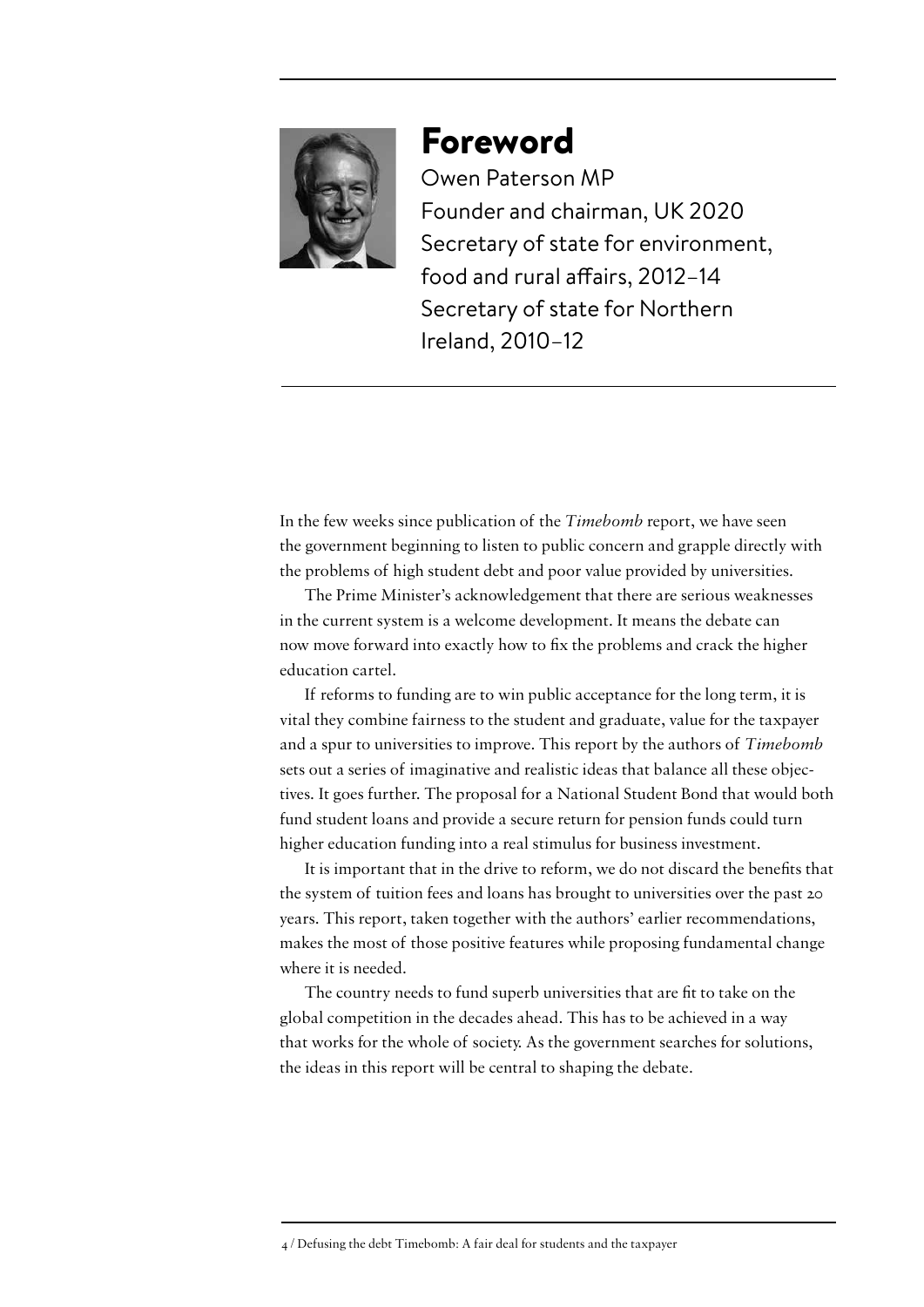### Contents

|   | <b>INTRODUCTION</b>                                       |    |
|---|-----------------------------------------------------------|----|
| 1 | THE SCALE OF THE CHALLENGE                                |    |
|   | 2 TIME FOR A RE-THINK                                     |    |
| 3 | <b>A NEW OFFER FOR</b><br><b>STUDENTS AND THE COUNTRY</b> | 14 |
|   | <b>CONCLUSION</b>                                         |    |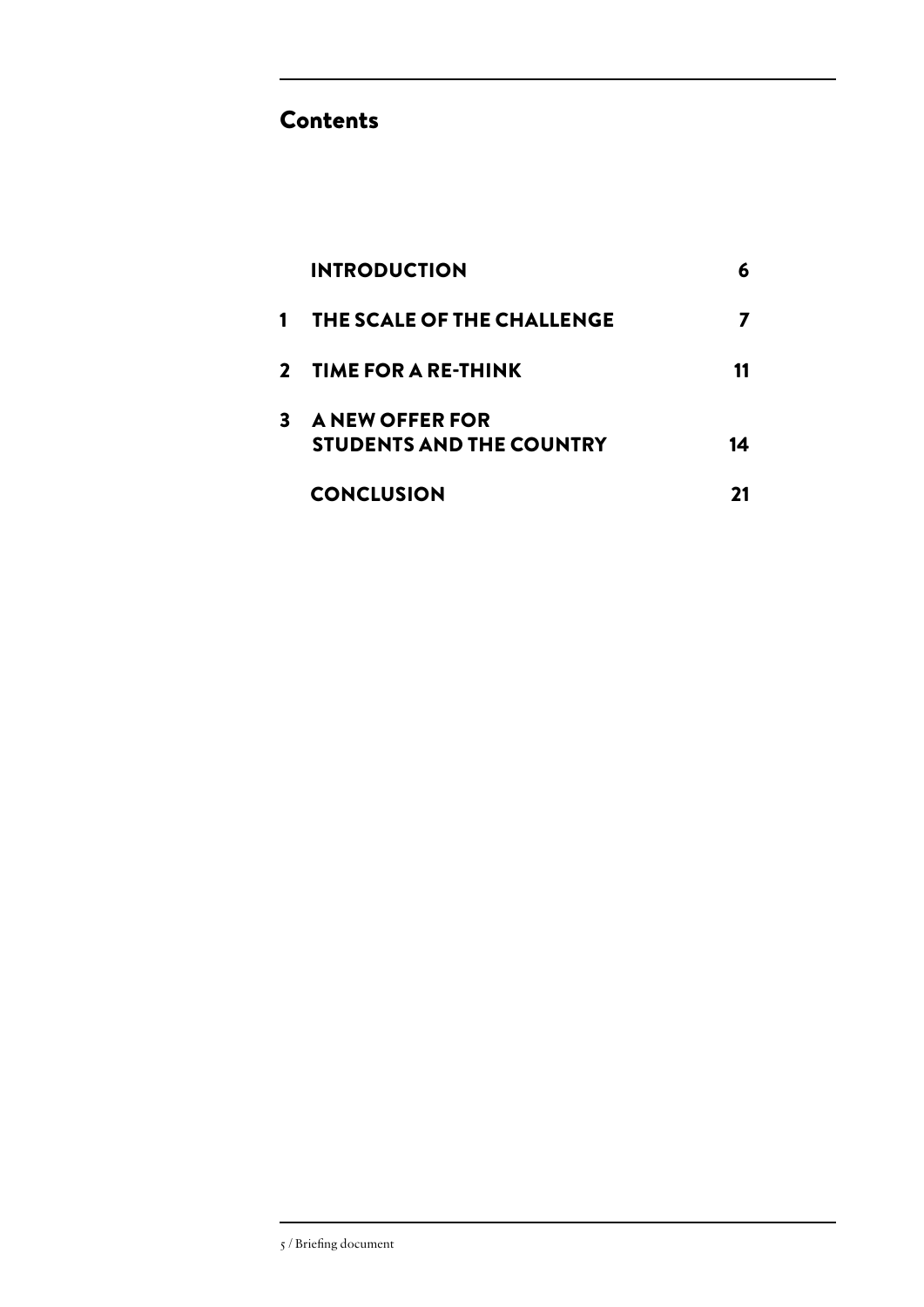#### Introduction

The report we released in September – *Timebomb: How the university cartel is failing Britain's students* – detailed just how badly the higher education system is letting down undergraduates in the era of  $\mathcal{L}_{9,000}$ -plus tuition fees.

When charges nearly trebled in 2012, choice and teaching quality were supposed to improve in return. But universities and their ever-more highly paid vice-chancellors failed to deliver. Students are increasingly unhappy with the value for money their education gives them and established institutions have behaved like a cartel, all charging the same and stifling new competitors.

As a result, the current generation of students is heavily indebted, shortchanged and justifiably angry.

Meanwhile, the taxpayer faces the risk of having to clean up a subprime crisis in student loans in future decades, writing off unknown hundreds of billions of pounds that will never be repaid.

In *Timebomb*, we put forward proposals for how universities and the government can improve value for money, centred on the rapid expansion of two-year degrees. We also set out broad principles that should underpin reform of the funding system, which has now become urgent.

It is welcome that the government appears to recognise swift action is needed. At the Conservative party conference in October, the Prime Minister announced a "major review of university funding and student finance". In the meantime, there will be short-term measures to ease the burden on students and graduates. The government has scrapped an inflation-linked fee rise planned for next year and will raise the threshold at which graduates start to repay. But these are only sticking-plaster fixes and it is vital the impetus for far-reaching change is maintained.

The new approach to funding we are proposing is ambitious and would provide a secure future for students, graduates, the taxpayer and universities as well as a stimulus for the wider economy.

It reduces student debt by scrapping all the interest charged on loans. The lost interest will be more than recouped for the taxpayer because the measures we are proposing will drastically reduce the problem of non-repayment, mainly by ending the automatic cancellation of debts after 30 years.

We also propose a pioneering scheme to fund student loans with a new financial instrument – the National Student Bond (NSB). Backed by government guarantees, it will be targeted at pension funds. The attractiveness of the bond, offering a higher interest rate than conventional gilts, will increase the valuation of funds, enabling companies to re-route money into jobs and growth rather than using it to fill widening deficits in their pension schemes.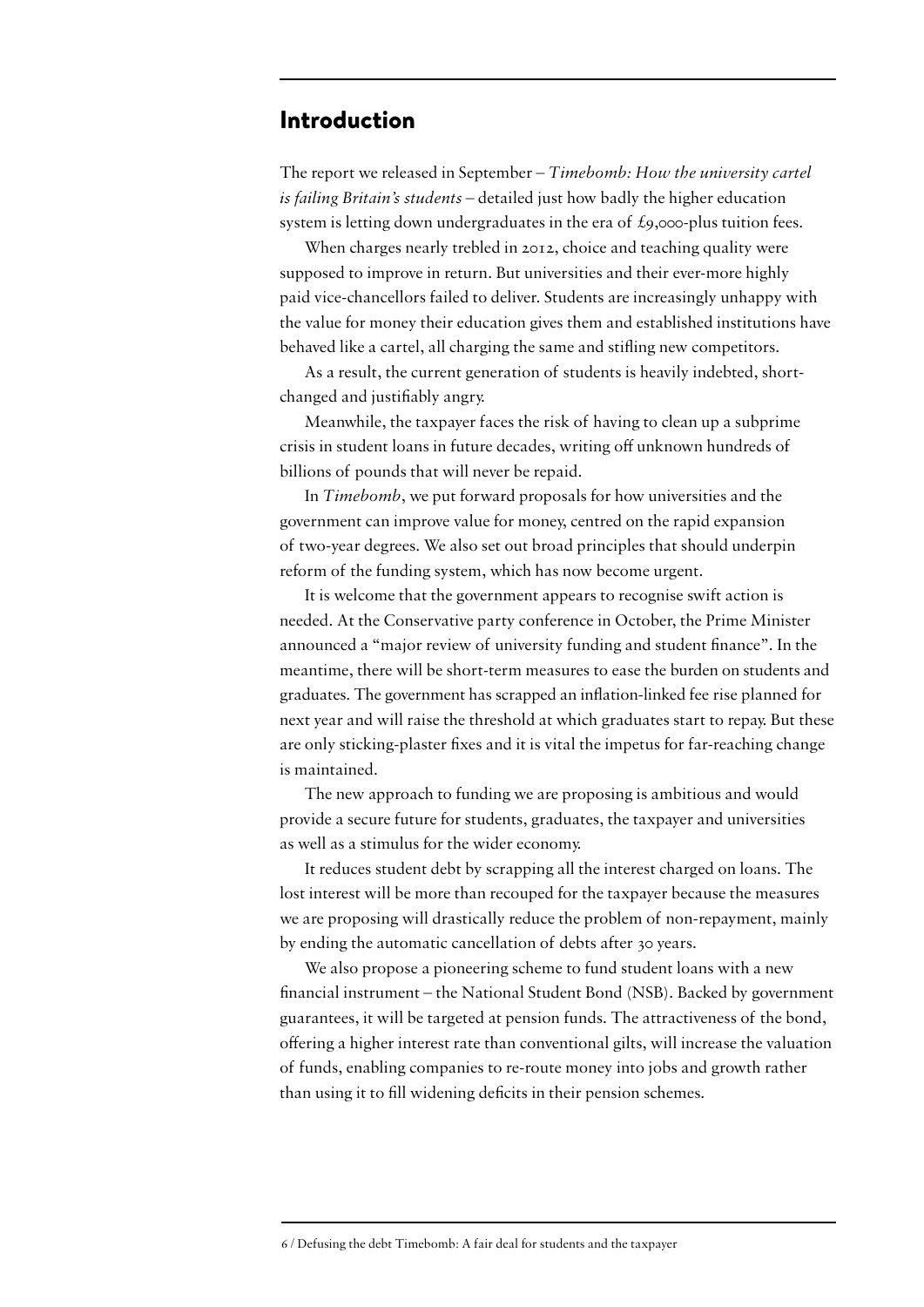Our proposals preserve and enhance the positive features of the current system. It is a sound and fair principle that students, who will go on to become the country's highest earners, repay most of the cost of their degrees rather than every taxpayer, the majority of whom have not been to university, having to cover it.

It is a fundamental requirement that we protect the needs-blind element of university education so loans cover the full cost of fees. Noone should be deterred from going to university by worries that they cannot afford to pay fees up-front.

The National Student Bond we are proposing would be an attractive product for investors that also provides a stable long-term source of funding for higher education.

The details of our proposals will need to be discussed extensively between the government, universities and fund managers who will buy the NSB.

Our goal in this report is to open the debate by outlining a new, fair funding deal that will benefit the whole country.

#### 1. The scale of the challenge

#### Students and graduates

As student debt has ballooned since 2012, so alarm has heightened over its implications both for the individual and for government finances.

A decade ago, the average student left university with a debt of around  $\pounds$ 15,000 and by 2012 this had grown to  $\pounds$ 25,000 as fees rose. At that time, the Institute for Fiscal Studies (IFS) forecast average debts on graduation – including fee and maintenance loans and accumulated interest – at  $\mathcal{L}_4$ 7,000. In summer 2017, the IFS estimated that the figure had gone up again to  $\hat{\epsilon}$ 50,000 after maintenance grants to cover the living costs of students from low-income families were replaced with loans. That poorer group can now expect to graduate with  $\pounds$ 57,000 in debts. It is no wonder the IFS reports English students leave university with the world's highest debts.

More than 10% of debt consists of interest, which starts to compound as soon as students begin a course. The rate for this academic year – calculated as retail price inflation (RPI) from last March plus  $3\%$  – is 6.1%. Interest alone amounts to an average of  $\pounds$ 5,800 of debt on graduation, with the poorest 40% of students racking up the most  $- f6,500$ . When the course ends, the interest rate falls back to RPI until they are earning  $f_{2I,000}$ , rising back up on a sliding scale to RPI plus  $3\%$  when income hits  $\mathcal{L}_{41,000}$ .

1 Higher education in England: Past, present and options for the future, Institute for Fiscal Studies, July 2017 [www.ifs.org.uk/publications/9335](https://www.ifs.org.uk/publications/9335)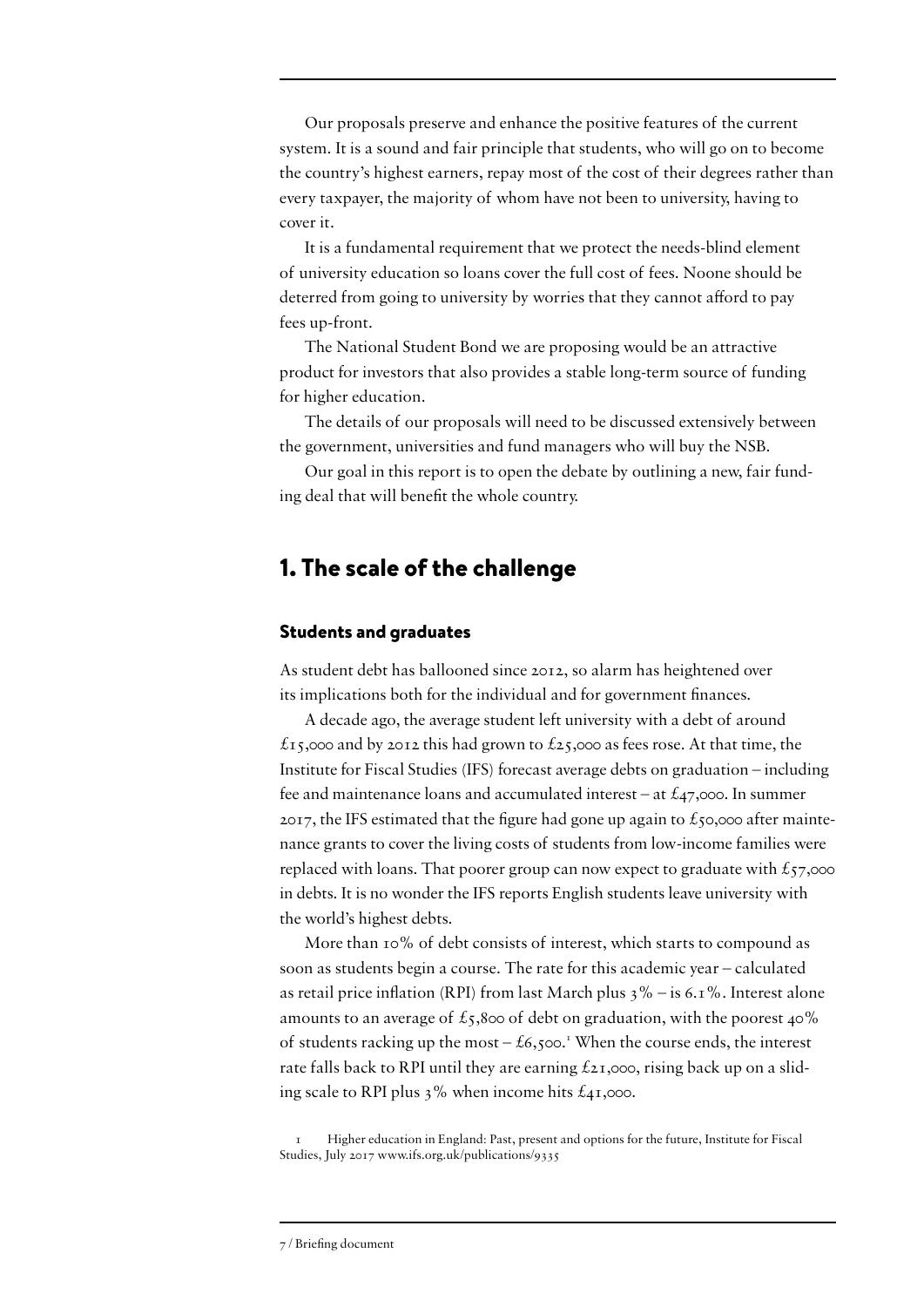Rising debts lengthen the time graduates must keep repaying their loans until anything left is written off after 30 years. Their monthly payments, fixed at 9% above the  $\ell_{2I}$ ,000 level, stay the same whatever happens to their headline debt total. The monthly figure is lower than under the pre-2012 system – a key selling point for the current set-up.

But even these monthly payments have not been immune from government tinkering. The threshold was supposed to go up in line with earnings, but ministers instead froze it, pushing up total repayments.

The IFS has calculated that only the best-paid 22.6% of graduates are ever likely to repay their loans including interest in full before they are cancelled. Overall, graduates are forecast to repay an average of  $\text{\pounds}_{48,600}$  at 2017 prices over their lifetimes.

| <b>STARTING SALARY</b> | <b>SALARY IN 30 YEARS</b><br><b>(AT 2017 PRICES)</b> | <b>TOTAL REPAID</b><br><b>(AT 2017 PRICES)</b> | <b>WILL DEBT BE</b><br><b>CLEARED?</b> |
|------------------------|------------------------------------------------------|------------------------------------------------|----------------------------------------|
| £10,000                | £41,000 (£17,000)                                    | Zero                                           | No                                     |
| £15,000                | £62,000 (£27,000)                                    | Zero                                           | No                                     |
| £20,000                | £86,000 (£36,000)                                    | £15,000 (£7,000)                               | No                                     |
| £21,000                | £90,000 (£37,000)                                    | £21,000 (£11,000)                              | No                                     |
| £25,000                | £108,000 (£44,000)                                   | £45,000 (£25,000)                              | No                                     |
| £30,000                | £130,000 (£53,000)                                   | £75,000 (£43,000)                              | No                                     |
| £35,000                | £151,000 (£62,000)                                   | £105,000 (£62,000)                             | No                                     |
| £40,000                | £157,000 (£71,000)                                   | £135,000 (£80,000)                             | No                                     |
| £45,000                | £185,000 (£79,000)                                   | £149,000 (£91,000)                             | Yes - after 29 years                   |
| £50,000                | £205,000 (£88,000)                                   | £125,000 (£85,000)                             | Yes – after 24 years                   |

#### How much will graduates repay?\*

\*Calculations by [MoneySavingExpert.com](http://MoneySavingExpert.com). Figures based on students starting a degree in 2017 and beginning work in 2020 with a debt on graduation of  $f_{51}$ ,600. Retail price inflation is assumed to average 3% a year and graduate earnings to increase at RPI plus 2%. Interest increases debt annually by RPI plus 0.00015% for every pound above  $\ell_{2I}$ ,000, reaching a maximum of RPI plus 3% at £41,000. Those thresholds are now due to be raised.

The cross-subsidy by which high earners pay back more to cover some of the debts written off for middle and low earners was designed into the system to make it more progressive. However, the danger is that conditions may become so weighted in that direction that well-off parents pay fees up-front or high earners clear all their debts as early as possible. If these groups shun the student loan scheme, its financial rationale crumbles.

Without change, debts will increase remorselessly. Up to now, the government has been reassuring universities they can expect annual fee rises in line with inflation if they pass official teaching assessments. Using a conservative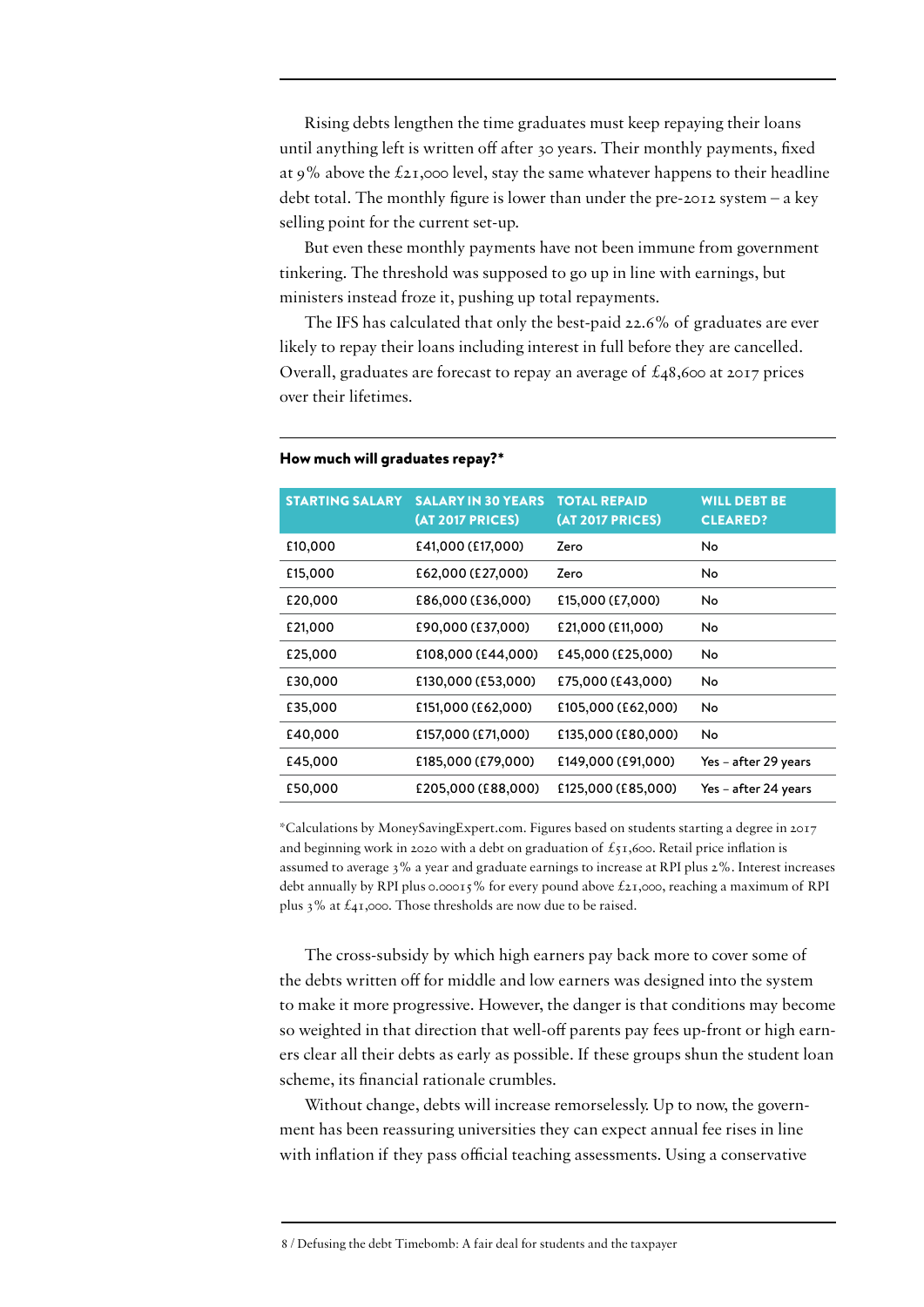forecast of 2% inflation, the current fee of £9,250 would reach £11,500 in a decade. Even many well paid doctors and engineers will be unable to repay in 30 years.

It is welcome that the rise planned for 2018/19 has been cancelled and that the cap will be frozen pending the government's funding review, originally promised in the Conservatives' 2017 election manifesto. It is important that the link between teaching quality and any future fee rise is maintained.

#### The taxpayer

One aim of the 2010–12 reforms was to make the system more affordable for the taxpayer. But the scale of lending and the near-impossibility of accurately forecasting repayments mean student funding has the potential to turn into a subprime crisis for future generations.

The 2012 fee rise quickly led to the face value of student loans more than doubling between 2011 and 2017 from  $\pounds$ 34.4bn to  $\pounds$ 89bn,<sup>2</sup> including more than  $\pounds$ 13.5bn of new loans advanced in 2015/16. These totals cover English students at institutions throughout the UK and EU students in England.

In 2014, the government forecast total debt would reach  $\mathcal{L}_1$  trillion in cash terms by the late 2040s.<sup>3</sup> This was before a series of policy tweaks that will further add to the debt pile. They include the interest-rate and maintenance-loan policies described above as well as significant increases in the number of postgraduates, part-time undergraduates and students in further education colleges and private higher education colleges who are eligible for loans.

The trillion-pound moment could come even sooner. If the debt pile increases at an average of  $12.5\%$  – down from  $17-19\%$  as higher loans fed into the system from  $20I2$  – the total would pass  $\mathcal{L}$  trillion in 2038/39. At a more conservative 10%, this level would be passed in  $2043/44$  and at 7.5% a year, the date would be 2051/52.

2 Student Loans Company, Statistics on student loans debt and repayment, June 2017 [www.slc.co.uk/official-statistics/student-loans-debt-and-repayment.aspx](http://www.slc.co.uk/official-statistics/student-loans-debt-and-repayment.aspx)#

David Willetts, House of Commons, Hansard, June 18, 2014, columns 655–657 <https://publications.parliament.uk/pa/cm201415/cmhansrd/cm140618/text/140618w0002.htm>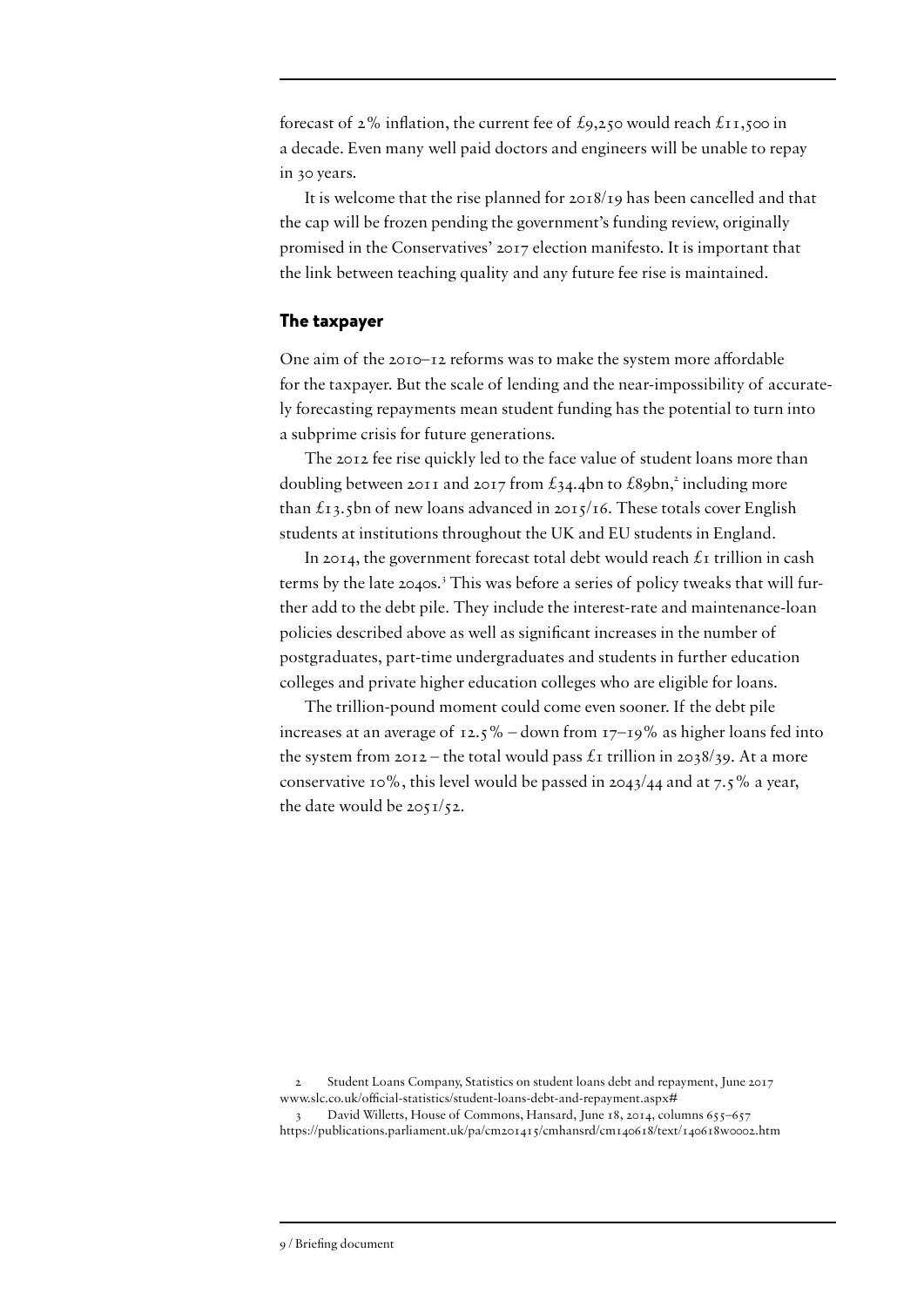#### How the debt pile will grow

#### Face value of outstanding student debts



Source: Authors' calculations

But forecasts such as these are speculative and have fluctuated widely even in the few years since fees went up.

As the government's own auditor, the National Audit Office, has warned, "managing student loans will become more challenging as the scale of the loans in issue increases" and "because of the unique nature of the student loan book, identifying its value is particularly complex".<sup>4</sup>

Forecasts have to take into account everything from future graduate earnings to inflation, student numbers, fee levels and the government's cost of borrowing. The figures are highly sensitive to any of the components changing and veer around even more when ministers change conditions for borrowers. The IFS has calculated that if graduate earnings growth is two percentage points lower than its central forecast the long-term cost to the taxpayer of the scheme increases by  $48\%$ .<sup>5</sup>

Forecasts are often proved wrong quickly. In 2011, the Office for Budget Responsibility (OBR) forecast average fees of  $\pounds$ 7,500. Like ministers, it had failed to predict the university cartel would jump altogether to the maximum allowed.

In 2011, the OBR forecast student loans would increase government net debt "by a maximum of 4.3% of GDP around the early 2030s, falling to 3.3% of GDP by 2060/61 as the value of loan repayments rises relative to the value of new loans

<sup>4</sup> Evaluating the government's balance sheet: financial assets and investments, National Audit Office, June 2016, p4 [www.nao.org.uk/wp-content/uploads/2016/06/Evaluating-the-government](http://www.nao.org.uk/wp-content/uploads/2016/06/Evaluating-the-government-balance-sheet-financial-assets-and-investments.pdf)[balance-sheet-financial-assets-and-investments.pdf](http://www.nao.org.uk/wp-content/uploads/2016/06/Evaluating-the-government-balance-sheet-financial-assets-and-investments.pdf)

<sup>5</sup> Higher education in England; past present and options for the future, Institute for Fiscal Studies, July 2017, table 2.5 [www.ifs.org.uk/publications/9335](https://www.ifs.org.uk/publications/9335)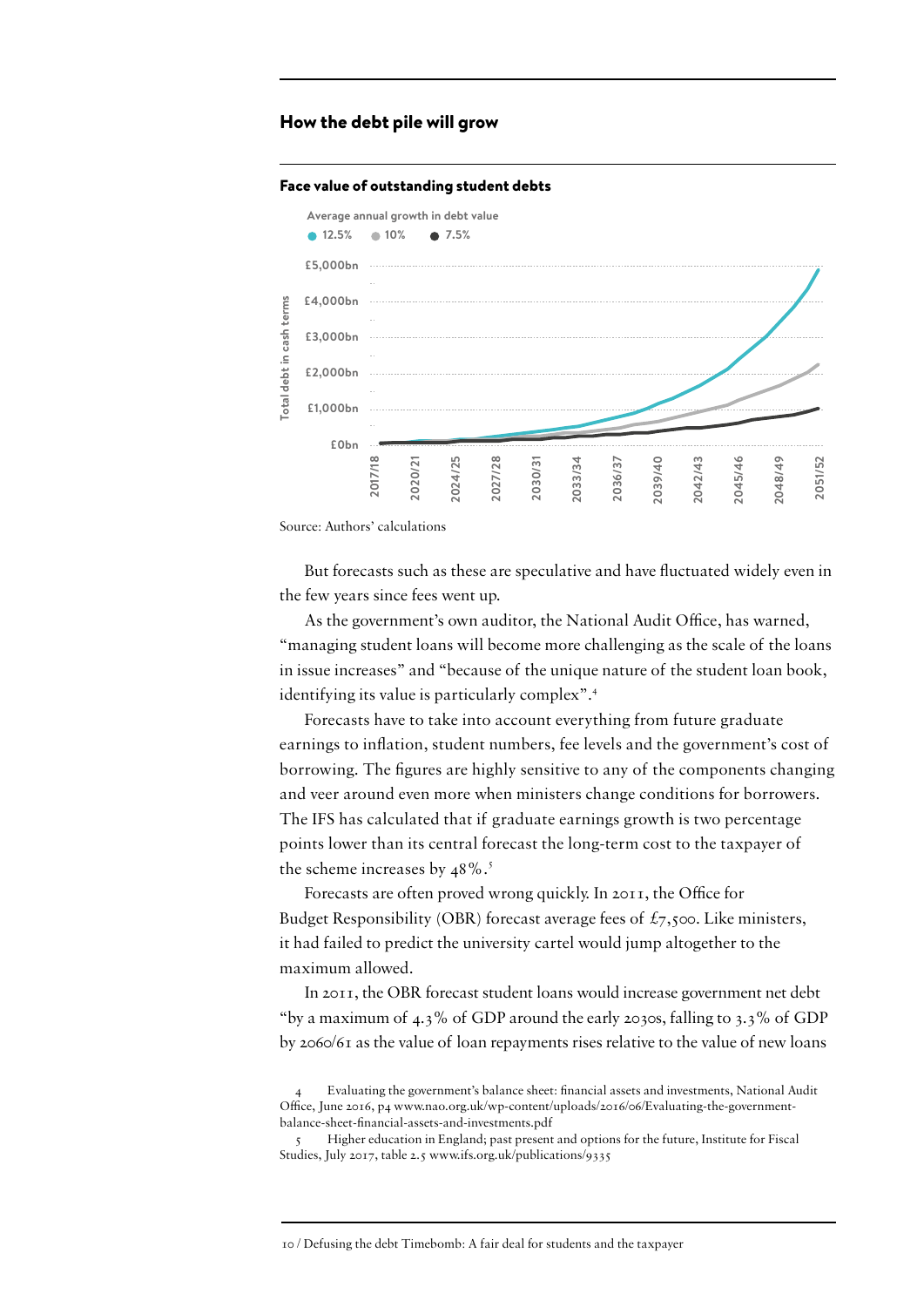made".<sup>6</sup> By 2017, it was predicting the impact to be greater and to last longer: "The net effect [of policy changes and new forecasts] has been to push the peak effect on net debt up to 11.1% of GDP in the late-2030s. By 2066/67, the addition to net debt is projected to fall back slightly to 9.3% of GDP."7

Forecasts about write-offs are even more uncertain and are obscured by highly complex accounting practices. The Department for Education (DfE) is required to make provision in its accounts for the amount of its loan outlay each year that will never be repaid. Over the past five years, this figure, the Resource Accounting and Budgeting (RAB) charge, has risen from  $32\%$  to  $45\%$ . It went back down to 28% following changes in the discount rate used to forecast the value of loans. The recent changes announced by the government will push the charge back above 40% without further reform.

The RAB charge is the only element of student loan financing that has to be provided for directly from departmental budgets. This has sharply reduced the impact on the government's deficit compared with the situation when the bulk of the money for teaching came in the form of grants paid from annual public spending.

This has come at the cost of an unknown future bill to the taxpayer. All we can say with any confidence, as a quick glance at the graph on page 10 shows, is that it will be in the hundreds of billions. By the mid-2020s, only six to eight years from now, it will become clear that there is no hope of collecting much of the money and there will be intense pressure on the government to begin writeoffs before 2046, the current date when large-scale cancellations are due to start.

#### 2. Time for a re-think

In 2016 and 2017, the debate over tuition fees and student funding has erupted to a level not seen since the bitter clashes of 2010–11.

Support for the system has been shaken by interest-rate rises and soaring debt. Universities' widespread refusal to accept criticism over fee levels, teaching quality or vice-chancellors' pay has only riled the public even more.

A poll by BMG for the Independent in August 2017 found just 18% of people supported current fee levels and 31% wanted fees abolished, while 68% wanted the interest on student loans scrapped.8

Politicians have capitalised on this discontent. Jeremy Corbyn put abolishing fees at the heart of Labour's successful appeal to younger voters in the 2017

<sup>6</sup> Office for Budget Responsibility (OBR), Fiscal sustainability report, July 2011, p10 [http://budgetresponsibility.org.uk/fsr/fiscal-](http://budgetresponsibility.org.uk/fsr/fiscal)sustainability-report-july-2011/

<sup>7</sup> OBR, Fiscal sustainability report, January 2017, p8 [http://cdn.budgetresponsibility.org.uk/](http://cdn.budgetresponsibility.org.uk/FSR_Jan17.pdf) [FSR\\_Jan17.pdf](http://cdn.budgetresponsibility.org.uk/FSR_Jan17.pdf)

<sup>8</sup> Less than one in five support £9,000 tuition fees, BMG Research, August 14, 2017 [www.bmgresearch.co.uk/independentbmg-](http://www.bmgresearch.co.uk/independentbmg)poll-less-one-five-support-9000-tuition-fees/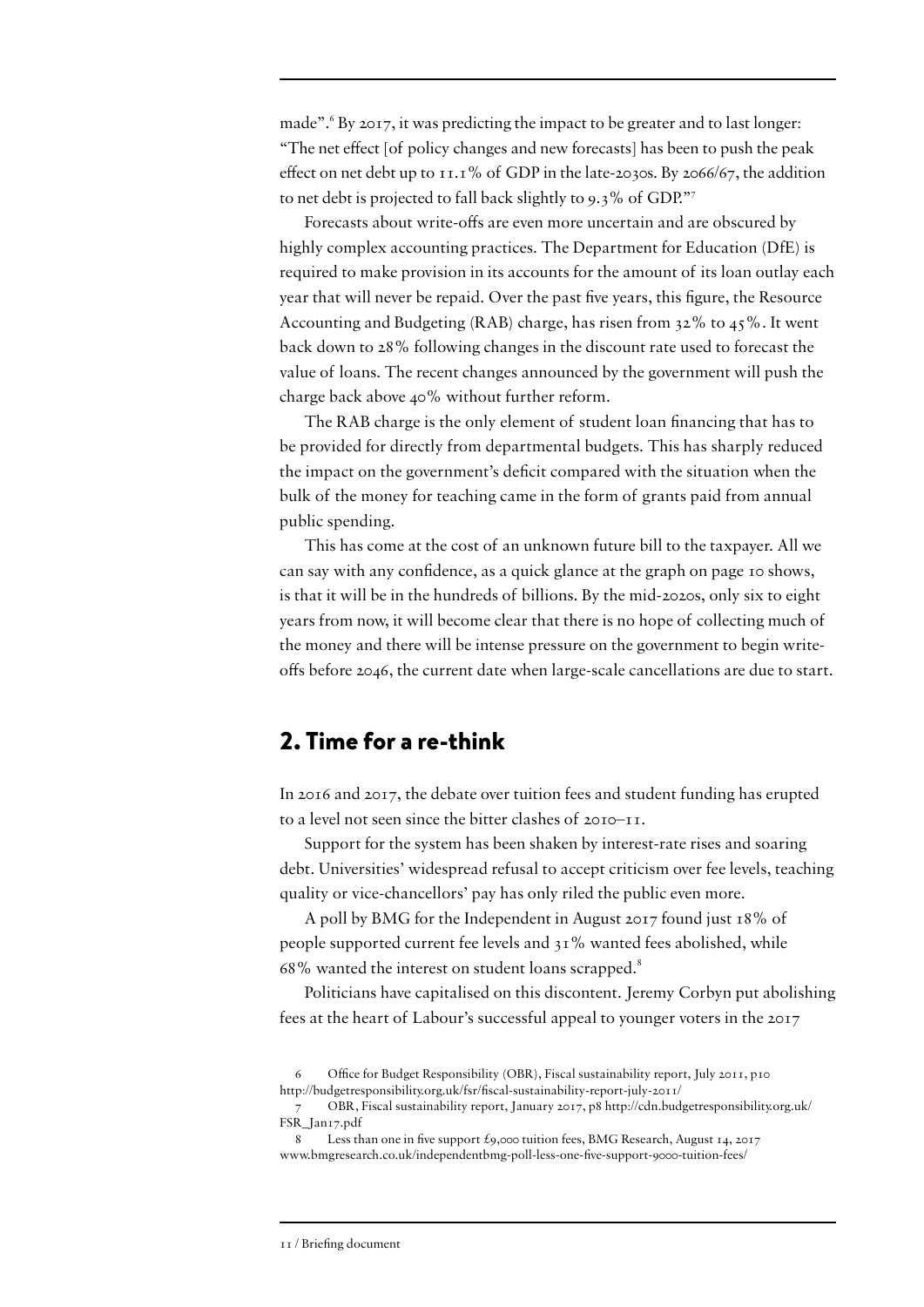election – along with a heavy hint that he would cancel a large part of existing student debt, although he retreated from this as soon as polling day was out of the way.

Even Conservative politicians who support the current system are alarmed at how much support it is costing them among students and graduates. The party's voters are dangerously concentrated among the over-50s, with only around one fifth of under-25s voting Tory in  $2017$ .<sup>9</sup>

The time has gone when fiddling beneath the bonnet will sort out the discontent. Clear and radical changes are needed.

For all the disadvantages outlined above, however, we believe Labour's proposals to dismantle the whole fee system would be a disastrous lurch backwards. They would risk wrecking British higher education, which for all its faults is a prize national asset, second in the world only to the United States.

#### Flawed options: Abolishing fees

Scrapping fees has an attractive simplicity, but this is superficial. The cost would go far beyond the immediate £12.7bn hit to the government's annual deficit<sup>10</sup> from going back to using direct taxpayer spending to fund universities. The policy would throw away the advantages and potential of a properly functioning fee system and ignores why it was first introduced. Student choice would once again be curtailed and the opportunities for those from the lowest-income families would shrink.

The central reason Tony Blair's Labour government introduced fees was to free universities from the damage inflicted by direct Treasury control. As higher education expanded in the 1970s, 80s and 90s, governments rarely allowed spending to keep pace. The Dearing report in 1997 found that "public spending per student in higher education institutions has fallen by more than 40% since 1976".11 Complaints of packed lecture theatres and dilapidated buildings multiplied.

Rewinding to this era would mean the Treasury had little option but to reintroduce restrictions on numbers to rein in spending or funding per student would decline precipitously.

In *Timebomb*, we noted that removing number controls has been one of the greatest advances for student choice since 2010, even though in other areas the government has failed to open the system to the full benefits of competition. Since 2015/16, universities have been free to recruit as many undergraduates as they can attract rather than having places centrally allocated. This has

<sup>9</sup> See for example How Britain voted at the 2017 general election, YouGov, June 2017, [https://yougov.co.uk/news/2017/06/13/how-](https://yougov.co.uk/news/2017/06/13/how-britain-voted-2017-general-election/)britain-voted-2017-general-election/

<sup>10</sup> Labour's higher education proposals, IFS, May 11, 2017 [www.ifs.org.uk/publications/](http://www.ifs.org.uk/publications)9217

<sup>11</sup> The Dearing report: Higher education in the learning society, 1997, p45 [www.educationengland.org.uk/documents/dearing1997/dearing1997.html](http://www.educationengland.org.uk/documents/dearing1997/dearing1997.html)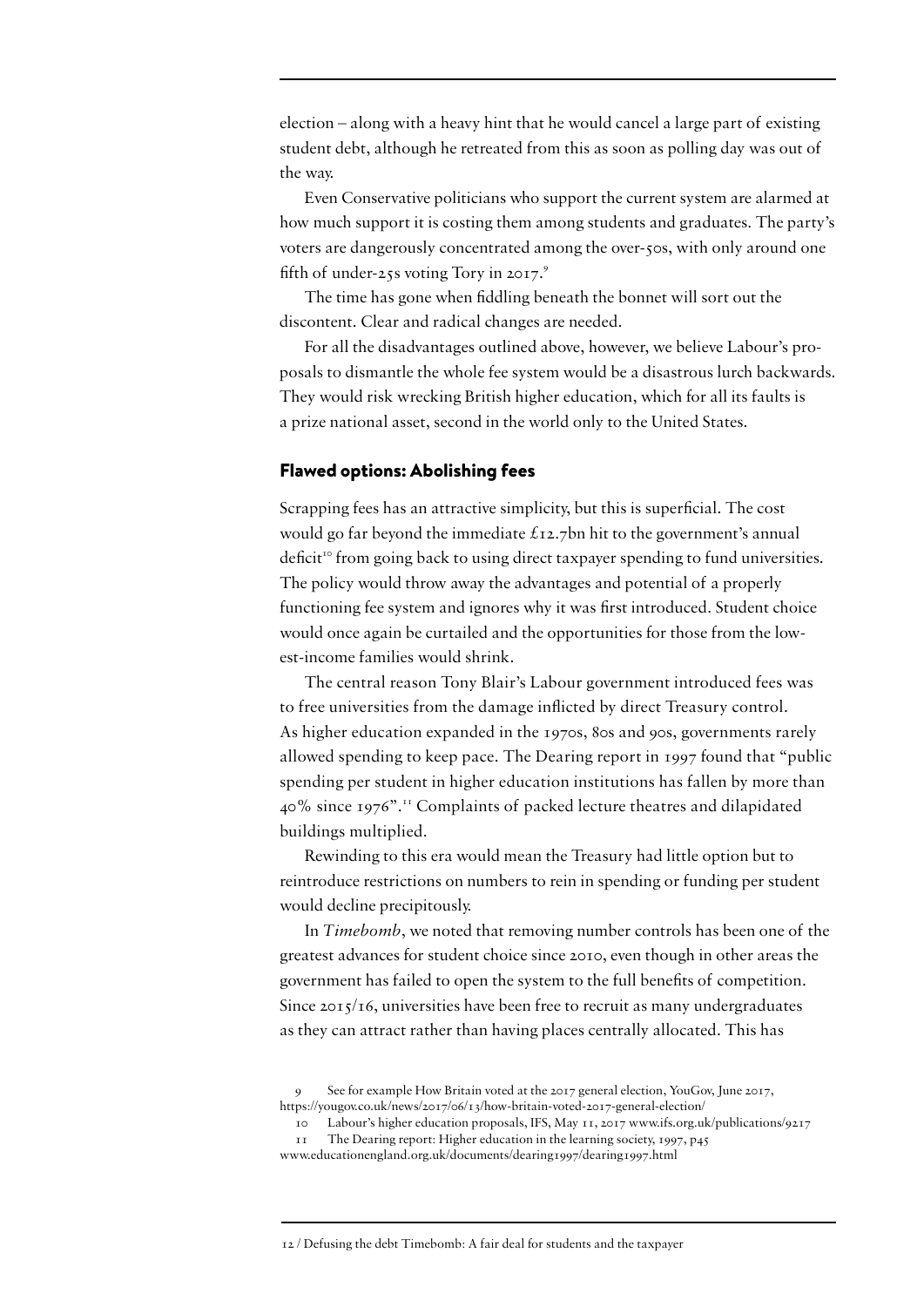enabled many leading institutions to expand, putting pressure on those lower down the league tables to improve and diversify.

Abolishing fees and loans would remove this choice at a stroke. Abolition alone would also be unfair on those who have already accumulated high student debts. They would justifiably demand equally generous write-offs, which would amount to tens of billions of pounds.

Those who would suffer most would be from the lowest-income families. The 2012 fee increase was followed by record numbers of 18-year-olds in England going to university, contrary to what many experts predicted. Those from the poorest backgrounds are now 80% more likely to go into higher education than they were a decade ago. There is still far more to be done before they catch up with their wealthier contemporaries. But the gap is significantly narrower than in Scotland, where undergraduates do not pay fees and spending and places are controlled centrally. This has reduced the incentive for universities to seek out students beyond their traditional middle-class clientele.<sup>12</sup>

#### Flawed options: Graduate tax

A variation of abolishing fees is to add a graduates-only supplement to income tax. Like using general taxation, this option has the attraction of getting rid of the politically poisonous headline fee figure. The difference is that a graduate tax does not require all taxpayers to foot the bill for teaching undergraduates who will go on to become the country's highest earners.

Sir Vince Cable, the Liberal Democrat leader, said this autumn he was looking at graduate tax as one option for his party's higher education policy. Seven years ago, Cable, who as business secretary in the coalition government oversaw the increase in fees, called graduate taxation "simply unworkable".<sup>13</sup>

The policy suffers from many of the same drawbacks as funding from general taxation. Lord Browne, whose 2010 report for the coalition recommended increasing fees, carefully considered graduate taxation and rejected it, arguing that it "weakens institutional autonomy as well as the role of student choice".

Another difficulty, particularly near election time, would be ensuring the full revenue of a graduate tax went to universities rather than being diverted to priority areas such as the NHS and schools.

<sup>12</sup> See for example Access in Scotland, Sutton Trust, May 2016, [www.suttontrust.com/wp](http://www.suttontrust.com/wp-content/uploads/2016/05/Access-in-Scotland_May2016.pdf)[content/uploads/2016/05/Access-in-Scotland\\_May2016.pdf](http://www.suttontrust.com/wp-content/uploads/2016/05/Access-in-Scotland_May2016.pdf)

<sup>13</sup> Vince Cable, House of Commons, December 9, 2010, Hansard column 541 <https://publications.parliament.uk/pa/cm201011/cmhansrd/cm101209/debtext/101209-0002.htm>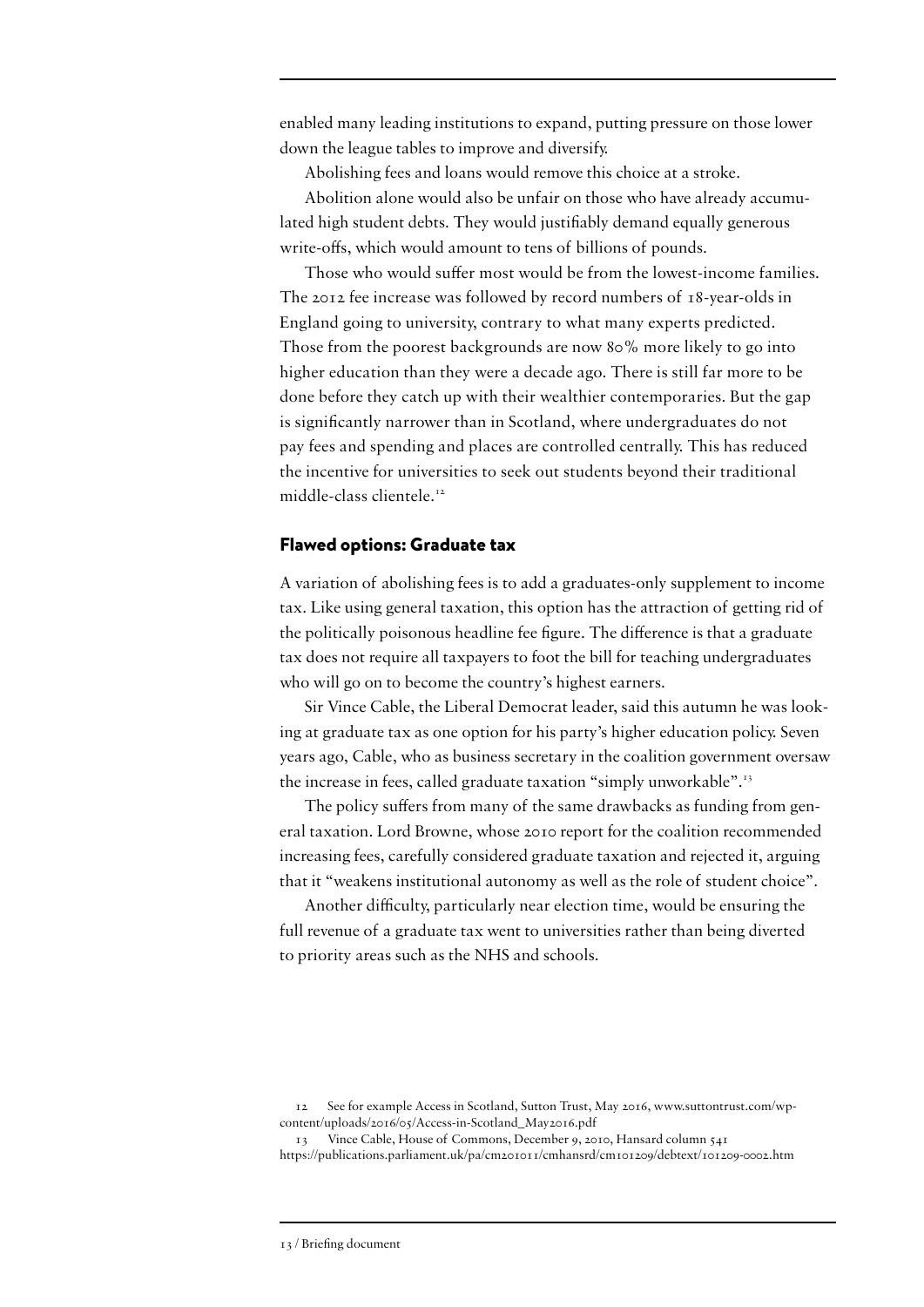#### Flawed options: Tactical retreat

Other ideas include cutting fees back to  $\pounds$ 3,000, supplemented by increased Treasury spending, while also reducing interest rates. This would avoid the worst effects of abolition, but still dilute the effect of student choice and lessen the pressure on universities to improve.

A further drawback is that the main beneficiaries would be the minority of graduates on the highest incomes who earn enough to clear all loans well within 30 years. Those whose debts are written off already would see far less improvement.

The government's decision to raise the  $\text{\pounds}_{21,000}$  repayment threshold to  $£25,000$  is welcome and will bring a saving of around  $£360$  a year to graduates. However, like cuts to interest rates, it only makes sense as part of a more ambitious set of reforms. By itself, it will cost the taxpayer more in lost repayments. It will also do nothing to help those who went to university before 2012 who, although they have lower overall debts, have to make higher monthly repayments than later cohorts. According to the consultancy London Economics, the changes push the RAB charge up to 44.6% and increase the proportion of students who will never repay in full from 72% to 81%.

#### 3. A new offer for students and the country

The changes we propose would fix some of the worst problems while building on the best features of the current system, which has led to record numbers of people going to university.

These features include:

- A clear commitment to provide loans so no student has to pay fees up-front. They should only be required to repay when they are earning a good salary.
- The principle that student choice drives improvement in standards. Universities and new private colleges should be competing on quality and price.

The system we are proposing rests on two pillars: a fair deal for students and a National Student Bond to improve value for the taxpayer. The bond would have the added benefit of freeing up private capital from pension funds to invest in the wider economy – money they are currently using to plug yawning deficits in their schemes.

#### A fair deal for students

The government should make a bold offer that takes away some of the burden of loans for students and graduates while also reducing uncertainty for the taxpayer.

<sup>14 /</sup> Defusing the debt Timebomb: A fair deal for students and the taxpayer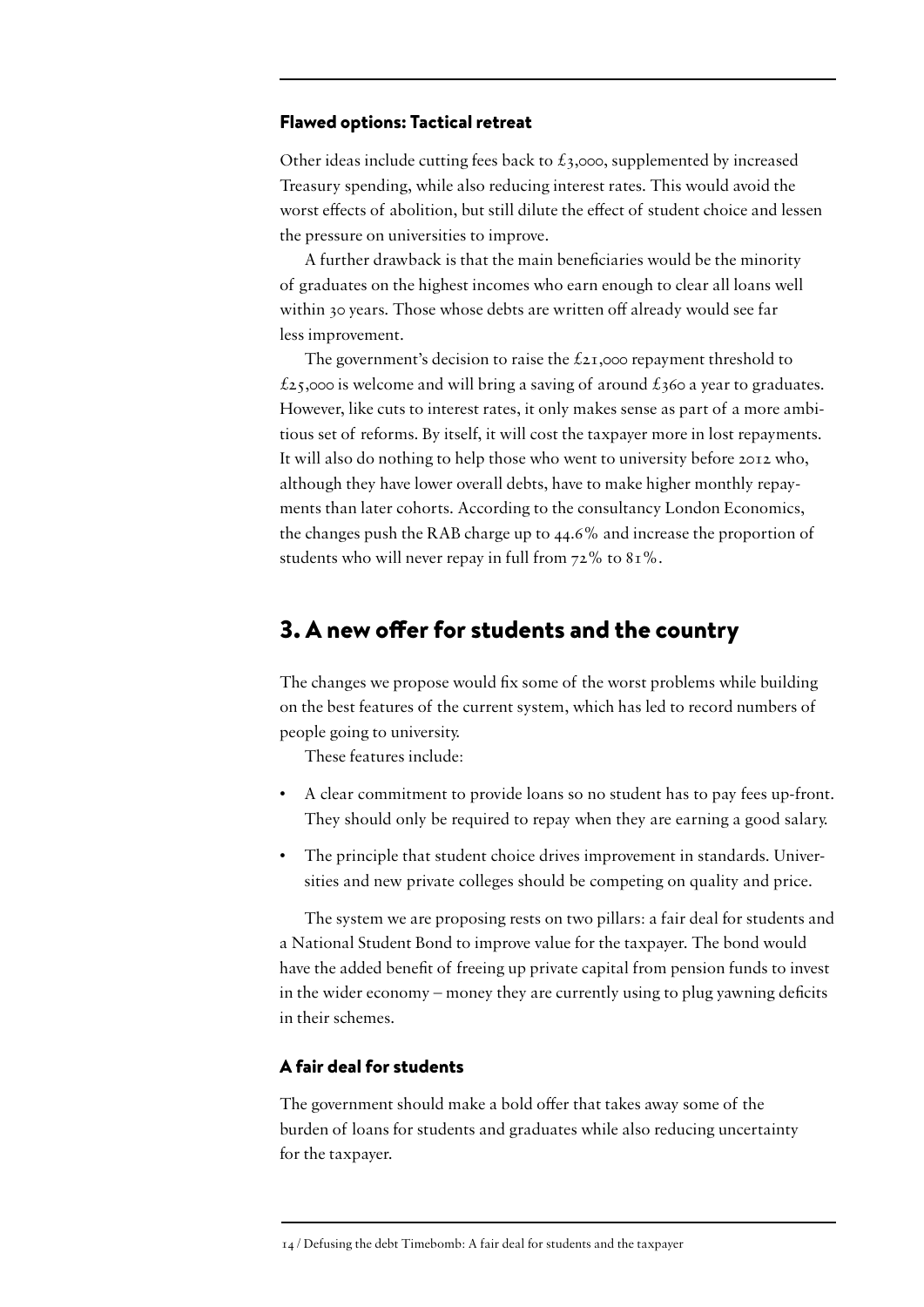Interest on loans should not just be cut, it should be removed entirely. That means cancelling all interest currently owed and reducing rates to zero for future loans. Repayments would only cover the capital value of the original loans.

Currently, interest piles up faster than many graduates can repay and in the end will mostly be written off, along with much of the capital value. The current system disproportionately hits those from low-income families who take out maximum maintenance loans and then see the interest on them compound year after year.

Interest could be cancelled in full now at no extra cost to the taxpayer.

The face value of student loans in England at the end of March 2017 was £89bn, which would be brought down to  $\pounds$ 78bn by cancelling the £11bn of accrued interest in the total. This would still leave a residue significantly higher than the  $\epsilon$ 61bn carrying value the government currently assigns to the loan book, which reflects the forecast of how much will be repaid, a calculation that uses complex economic models adjusted by government accounting rules. The valuation shows that even after writing off the loan interest, there are provisions in place covering a further  $\pounds$ 17bn, nearly 30% of the carrying value.

In addition to lowering debts by removing interest, it would be possible to reduce graduates' outgoings by uprating the earnings level at which payments start, cutting the 9% repayment rate or a combination of both.

#### What graduates would repay

Figures are based on repaying principal of £45,000 under our proposed scheme charging zero interest\*

#### At 9% a year of earnings above £21,000 (current rate)

| <b>SALARY</b> | <b>ANNUAL REPAYMENT</b> | <b>YEARS TO REPAY</b> |
|---------------|-------------------------|-----------------------|
| £30,000       | £810                    | >50                   |
| £35,000       | £1,260                  | 36                    |
| £40,000       | £1,710                  | 26                    |
| £50,000       | £2,610                  | 17                    |

#### At 9% above £25,000

| <b>SALARY</b> | <b>ANNUAL REPAYMENT</b> | <b>YEARS TO REPAY</b> |
|---------------|-------------------------|-----------------------|
| £30,000       | £450                    | >50                   |
| £35,000       | £900                    | 50                    |
| £40,000       | £1,350                  | 33                    |
| £50,000       | £2,250                  | 20                    |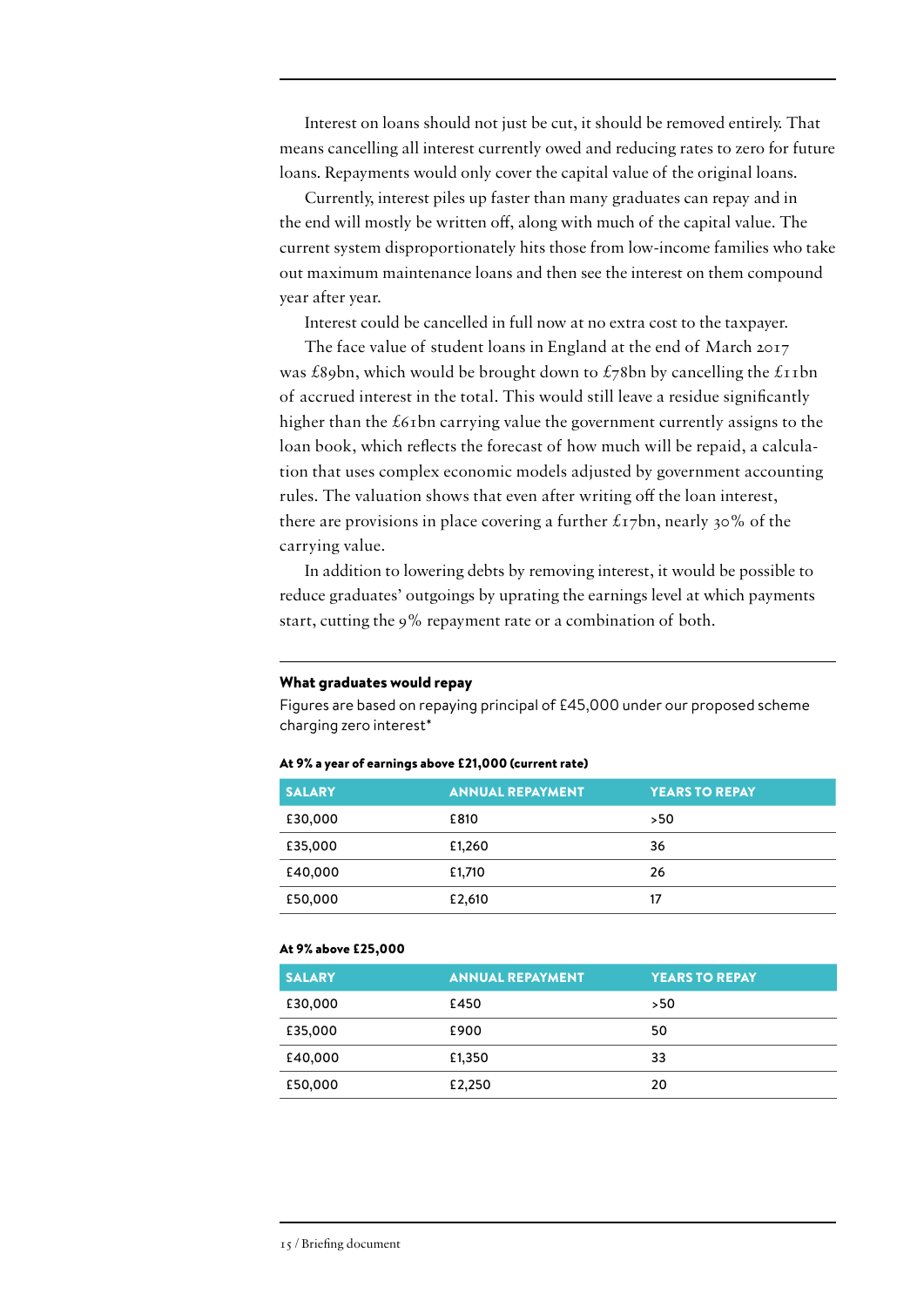| <b>SALARY</b> | <b>ANNUAL REPAYMENT</b> | <b>YEARS TO REPAY</b> |
|---------------|-------------------------|-----------------------|
| £30,000       | £350                    | >50                   |
| £35,000       | £700                    | >50                   |
| £40,000       | £1,050                  | 43                    |
| £50,000       | £1,750                  | 26                    |

#### At 7% above £25,000

\*Earnings are career average at 2017 prices. Thresholds maintained at 2017 prices. Years are rounded, with periods above 50 years not specified.

Source: Authors' calculations

In addition to these adjustments, graduates should be protected from ministers changing loan conditions retrospectively when they want to increase income. At the moment, students can have little confidence about what they will actually be required to repay in the future. One option for greater certainty could be to extend consumer credit protection to student loans. If necessary, the scheme's conditions could still be amended to protect the taxpayer's interests, but only for new borrowers.

One of the most important changes under the scheme would be to abandon the current guarantee to write off remaining debts after 30 years. Except for special cases such as long-term disability, they would have to be paid back in full. But as the initial debt would be lower and inflation would erode its real value, the burden on graduates would be reduced.

Under the current system, a graduate who goes straight into a job paying over  $\ell_{21,000}$  can expect to have any remaining debts written off when they reach their early 50s, when many will be at peak earning power. The pension age is due to increase to 68 for anyone born after March 6, 1978, giving graduates under our scheme another 15 earning years to pay off their loans. If income falls below the repayment threshold, for example when they retire, then their repayments would stop as happens now.

The government should consider other changes that, in return for lower debts and monthly payments, would improve recovery rates and reduce losses for the taxpayer.

These could include:

- Discounts for graduates who pay off in full early, for example 8% for doing so in the first decade after graduation, falling by 2% per decade after that.
- Allowing students' parents or grandparents to pay off loans to reduce inheritance tax liabilities, either in their last seven years of life or in their wills. This would encourage sensible estate planning and give middle-class families a real incentive to clear debts.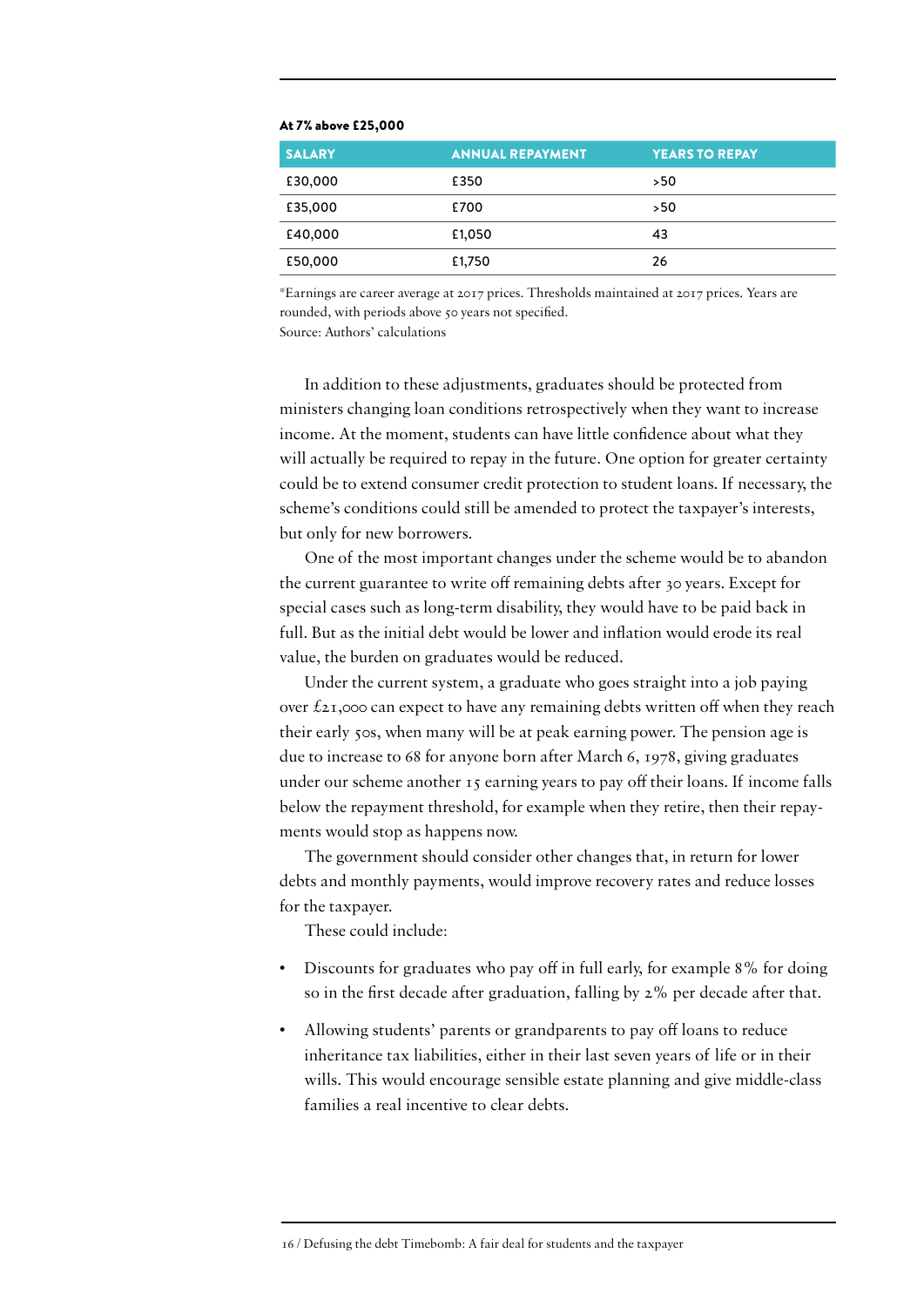- Some may argue that pushing repayments to the maximum should include claiming any outstanding balance from a graduate's estate when they die, though this is likely to prove too politically controversial.
- Requiring graduates working overseas or EU students who have returned home to make fixed monthly repayments. This group are notoriously hard to secure accurate salary figures and payments from. Defaulters could be barred from entering the UK or served with enforcement notices on arrival. A similarly tough approach in New Zealand had an immediate positive effect on repayments.
- Universities should be required to pay the interest to holders of NSBs or cover a significant proportion of non-repayment by their graduates. Incentives such as these would make them think hard about fee levels and value for money. They would also encourage universities to keep in touch with their alumni to help ensure repayment. At the moment, there is nothing to deter universities from setting prices at the maximum.

It would be realistic to expect recovery rates to improve to more than 80% under our plans, compensating for the effect of inflation eroding the value of debts. Instead of a student subprime crisis erupting in the 2020s, the taxpayer will be spared from writing off hundreds of billions of pounds.

The new system will also boost the power of student choice to drive improvement in value for money. Unlike now, the headline debt figure would represent the actual amount students will be required to repay. This will give them a clear incentive to seek out best value and push universities to respond to demand. If graduates from a particular course are unlikely to go on to high-earning jobs, institutions will be under pressure to improve teaching and set fair prices. The availability of earnings data for individual subjects at each university that we described in *Timebomb* will make informed choice easier.

The proposed scheme will also add to the incentive for students to choose alternatives to the traditional three-year degree, which the current funding system pushes them into. More are likely to opt for the two-year courses we advocate in our original report, which would bring lower debts as well as more intensive teaching. Because of the shorter time available to earn in the holidays during a two-year degree, there could be a case for reintroducing targeted maintenance grants for low-income students to encourage them to choose these courses.

The new scheme, together with the proposals in *Timebomb*, would also encourage greater numbers to opt for other forms of degree such as part-time or distance learning courses.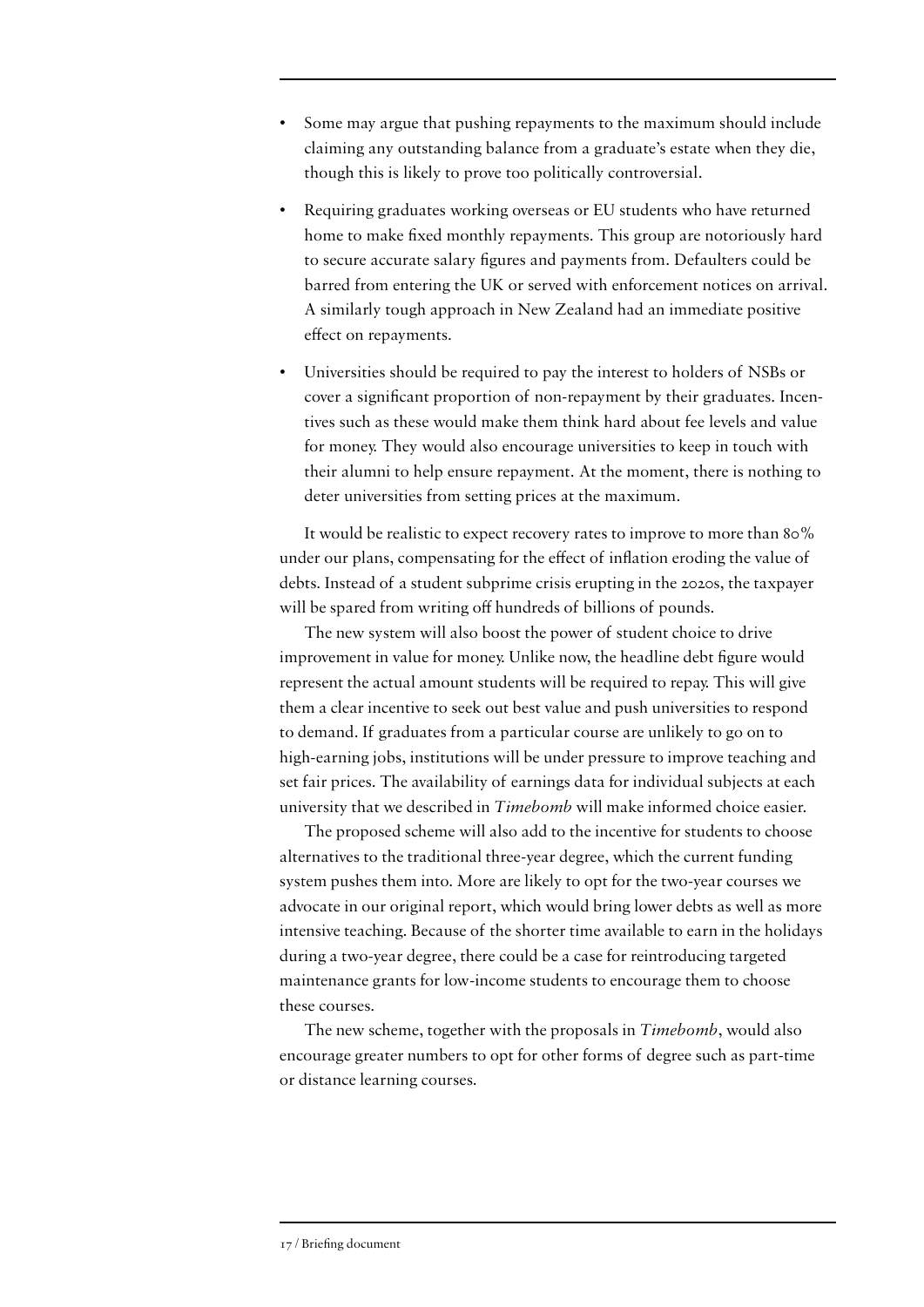#### How debts of two and three-year degrees compare\*

|             | <b>TWO YEARS</b> | <b>THREE YEARS</b> |
|-------------|------------------|--------------------|
| Tuition     | £25,199          | £28,449            |
| Maintenance | £11,624          | £17,654            |
| Total       | £36,823          | £46,103            |

\*Based on interest-free full loans for annual tuition fee of £9,250 for three-year degree starting in 2017 and £12,444 for two-year degree, which is 2017/18 fee for two-year course at University of Buckingham. Maintenance based on typical annual loan of  $\pounds$ 5,740. All loans uprated by 2.5% per year. Source: Authors' calculations

Given universities' behaviour until now in simultaneously raising fees to the maximum, the  $\text{\pounds}_{9,250}$  cap for 2017/18 should only be raised in the future for institutions that fulfil strict criteria for providing high-quality education under the government's Teaching Excellence Framework, which is currently being phased in. If fees remain frozen, then universities should have the maximum they can charge cut if they fail these tests. Those that offer accelerated two-year degrees – or three years for courses usually studied in four – could also be given financial incentives and preference.

The Prime Minister has acknowledged there is too little choice for students, highlighting uniform fee levels and the lack of two-year degrees.<sup>14</sup> As an extra spur to universities, the government could also impose different fee caps for different subjects. This would particularly help students on arts and humanities courses, who are often charged thousands of pounds more per year than the cost of teaching their degree.

While we have concentrated on undergraduates on full-time degrees, who are the largest group of borrowers, our proposals would also help increase choice for the growing numbers of postgraduates, part-time undergraduates and students on further education courses who will be taking out loans in the future.

#### The National Student Bond

The second pillar of our proposed system is a new way to fund student loans. It would benefit the taxpayer while easing the deficit crisis in Britain's pension funds, which would have the added advantage of freeing up capital for businesses to invest in the economy.

It could potentially allow student funding to be removed from the government's balance sheet altogether, providing better value and protection to the taxpayer.

The National Student Bond would be issued annually by an overhauled Student Loans Company (SLC), the government-owned body that lends to students and manages repayments. The bond would offer an attractive long-term

14 Theresa May's tuition fees revolution to win over students, the Sunday Telegraph, October 1, 2017 [www.telegraph.co.uk/news/2017/09/30/theresa](http://www.telegraph.co.uk/news/2017/09/30/theresa)-mays-tuition-fees-revolution-win-students/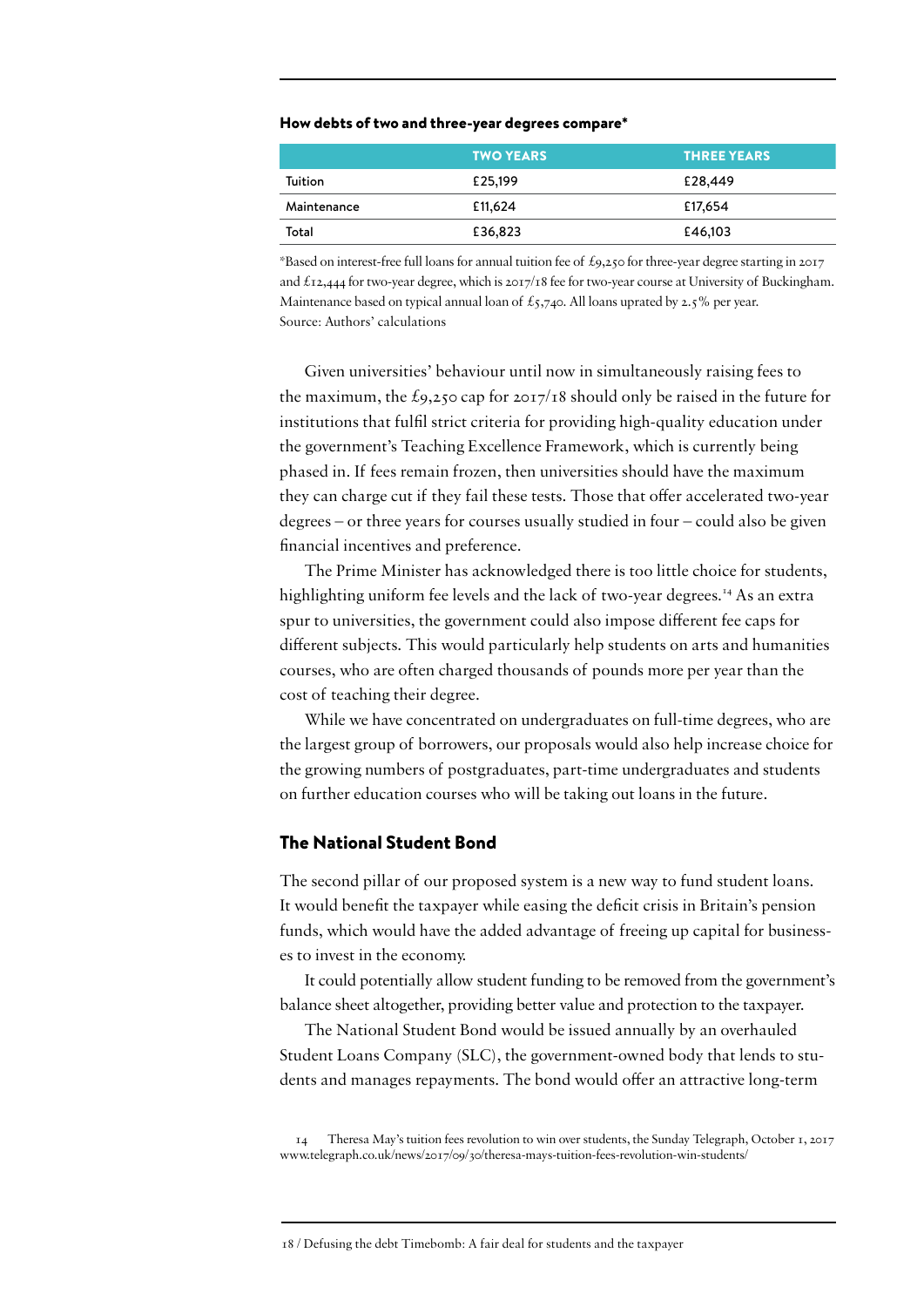investment targeted at pension funds. It has the potential to become a whole new asset class for the industry. This would be a win-win that would help pension savers without increasing the amounts charged to student borrowers, who under our proposals would pay the SLC no interest.

The exact conditions of the bond should be subject to consultation with the pension fund industry, but key features should include:

- The term of the NSB should be 30-40 years as an incentive to long-term investment that also reflects the typical life of a graduate loan under our proposals.
- The NSB should pay a coupon interest rate  $0.5\%$   $1\%$  above equivalent government gilt-edged bonds to increase its attractiveness. Currently, the 30-year gilt pays in the region of  $1.5\%$ , which would mean the NSB paying investors around  $2\% - 2.5\%$ .
- The interest would either be paid by the government or preferably by the universities themselves. This would encourage them to be more efficient with the funds they receive, offer better-value courses and administer the public's money more effectively than now, with the abuses widely seen such as inflated pay for vice-chancellors. It could bring the added advantage of enabling the NSB to be taken off the government books, significantly strengthening public finances.
- NSBs would be asset-backed by student repayments and an unlimited government overdraft to the SLC, which would cover any risk of losses and reassure investors.
- The bond would not be tradeable on the open market, though investors would be able to sell it back to the SLC at a small discount. This will encourage the right type of long-term pension-fund investment and close out short-term speculators.
- Investors could be provided with further reassurance by making the NSB an amortising bond, meaning the SLC repays a percentage of the principal each year in addition to interest.

Paying 2.5% to NSB bondholders on a  $\pounds$ 12bn annual tranche of student loans would cost the government  $\hat{t}$ 300m, around  $\hat{t}$ 120m more per annum than the cost of borrowing on the gilt markets. However, this would be covered by stronger graduate repayments and would also achieve far greater value through its wider effects on the economy.

The NSB's higher rates of return over the long term than conventional gilts and its backing by either an implicit or explicit government guarantee would enable pension funds to increase their actuarial valuations. This would reduce their deficits, cutting the annual amount companies and employers pay in to top up their schemes and freeing up money every year to invest in growth and jobs.

<sup>19 /</sup> Briefing document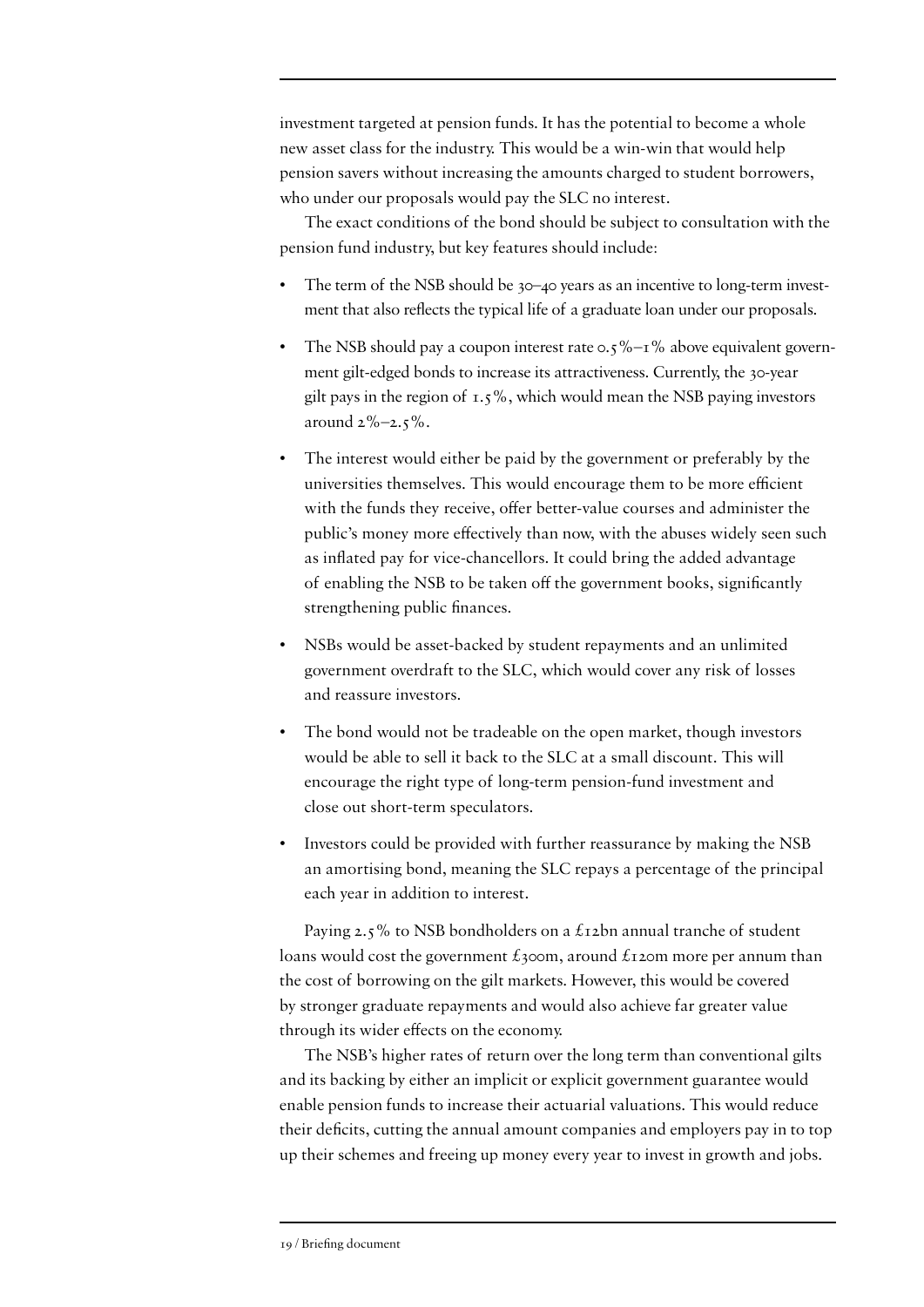The pension funds the NSB will target are a significant drain on business investment. The combined deficit of around 5,800 defined benefit schemes in the UK stood at  $\text{\pounds}_{4}$ 20bn in August 2017.<sup>15</sup> In 2016, FTSE 100 companies made  $£17,3$ bn of contributions to their schemes, the highest amount ever.<sup>16</sup> By far the biggest deficit of all private pension funds is in the Universities Superannuation Scheme (USS), which provides for retired academics and other staff mainly from pre-1992 universities. In March 2017, the gap between the USS's assets and liabilities stood at  $\pounds_{17}$ , show on assets of  $\pounds$ 60bn. This is almost double the next-largest deficit on any scheme in the UK, which is BT's £9.2bn. Taxpayers may be surprised to find out that last year, 13 people running the USS were earning more than  $\epsilon$ <sub>500</sub>,000 a year – up from three in the previous year – and two were on over  $\text{L}$ m.

The scale of the USS deficit puts teaching at risk as universities have to pay in more to plug the deficit. The scheme could, however, become the biggest investor in the NSB. Buying student bonds would reduce the USS's deficit, freeing up money for universities and enabling them to reduce fees and invest in teaching.



The growing pensions deficit\*

\*Figures are assets minus liabilities for all defined benefit schemes in deficit Source: Pension Protection Fund Purple Book 2016 [www.pensionprotectionfund.org.uk/](http://www.pensionprotectionfund.org.uk/Documents/Purple_Book_2016.pdf) [Documents/Purple\\_Book\\_2016.pdf](http://www.pensionprotectionfund.org.uk/Documents/Purple_Book_2016.pdf)

15 Pension fund deficit falls to £420bn, PWC Skyval Index, August 2017 [www.pwc.co.uk/press](http://www.pwc.co.uk/press-room/press-releases/UK-pension-deficit-falls-to-420bn-according-to-PwCs-Skyval-Index.html)[room/press-releases/UK-pension-deficit-falls-to-420bn-according-to-PwCs-Skyval-Index.html](http://www.pwc.co.uk/press-room/press-releases/UK-pension-deficit-falls-to-420bn-according-to-PwCs-Skyval-Index.html) 16 Accounting for Pensions 2017, Lane Clark and Peacock [https://insight.lcp.uk.com/acton/](https://insight.lcp.uk.com/acton/attachment/20628/f-05f8/1/-/-/-/-/Accounting%20for%20Pensions%202017.pdf) [attachment/20628/f-05f8/1/-/-/-/-/Accounting%20for%20Pensions%202017.pdf](https://insight.lcp.uk.com/acton/attachment/20628/f-05f8/1/-/-/-/-/Accounting%20for%20Pensions%202017.pdf)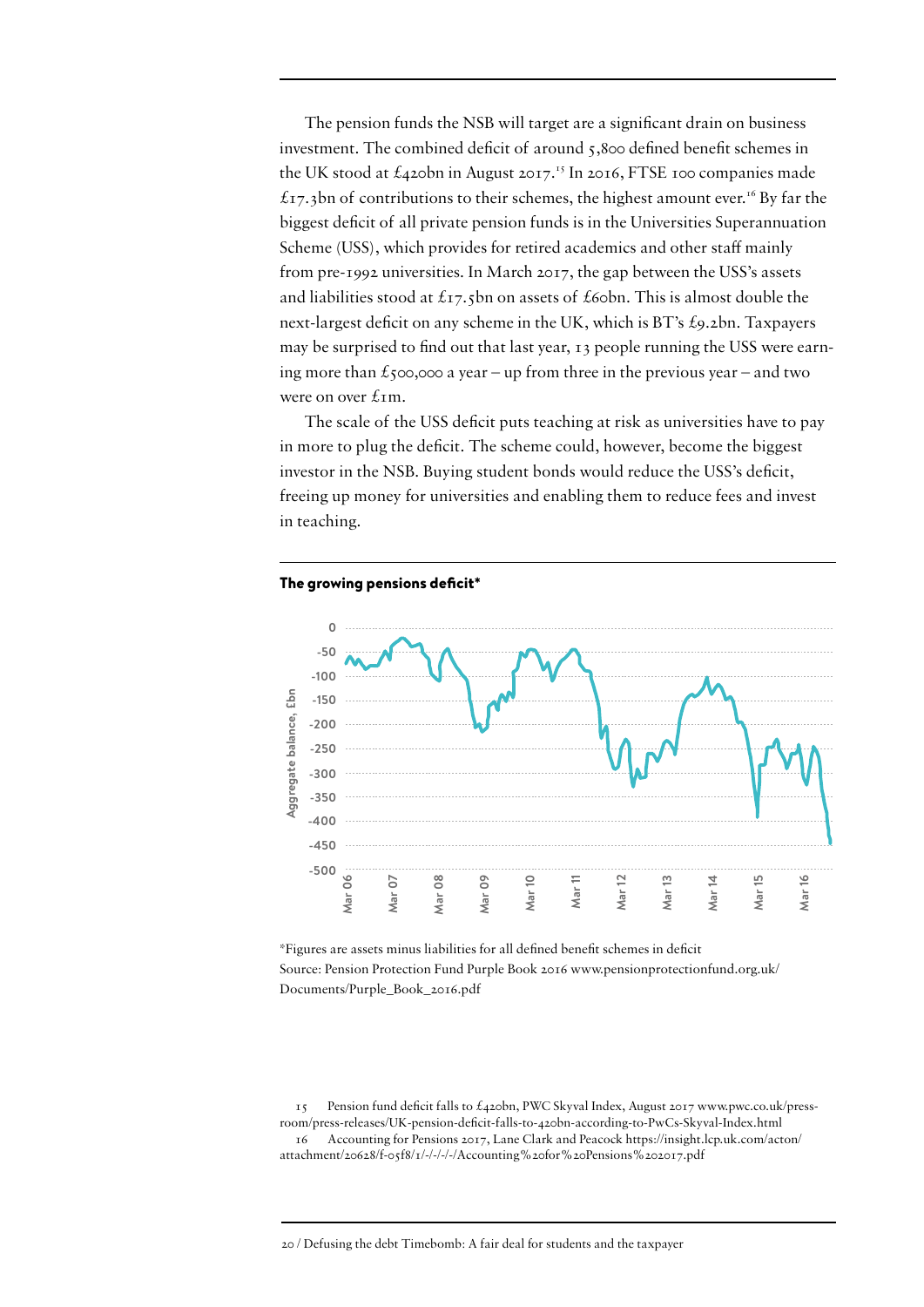The NSB would go far beyond previous attempts to tap the markets to fund student debt. Unlike our proposal to fund loans up-front by issuing bonds, the government's approach has been to package and securitise existing loans. In February 2017, ministers announced the biggest issue so far, covering around  $£4$ bn of loans made to some 450,000 students who began repaying between 2002 and 2006. Until now, market interest has been limited. These securitised packages are subject to more commercial and political risk than would be the case with the long-term annual NSB, which will directly support the education of the country's university students.

The NSB would be the biggest programme of its kind in the world and require significant improvement and expansion of the SLC. But a scheme with many similarities has been successfully adopted in Hungary. Since 2001, the country has offered loans to all students, with repayments dependent on income. It was set up with the help of the SLC in the UK and two British academics – Professor Nicholas Barr of the London School of Economics and the late Iain Crawford.

The scheme covers loans through bond issues offering investors a premium of around 2.5% over standard government bonds, which covers the risk of non-repayment and an administration charge. The collection rate is around  $98\%$ .<sup>17</sup>

The loans are not included in public borrowing because enough of the risk has been transferred to the private sector to satisfy International Monetary Fund and European Union rules on government accounting.

Although the Hungarian scheme is not fully comparable with what we are proposing, partly because it only covers a minority of students' requirements, it could provide valuable lessons.

#### Conclusion

Uncertainty over the future of higher education is opening up a wealth of opportunities for positive change.

The current funding system risks turning into a mess that is landing the younger generation with excessive debts and future taxpayers with multi-billion pound write-offs. Reform has become urgent.

The fair deal we are proposing reduces the burden on students and graduates and creates a more stable system that benefits taxpayers as well as borrowers.

Scheme described in The funding challenge for universities, Universities UK, 2014, p27–28 [www.universitiesuk.ac.uk/policy-and-analysis/reports/Documents/2013/funding-challenge-for](http://www.universitiesuk.ac.uk/policy-and-analysis/reports/Documents/2013/funding-challenge-for-universities.pdf)[universities.pdf](http://www.universitiesuk.ac.uk/policy-and-analysis/reports/Documents/2013/funding-challenge-for-universities.pdf)

<sup>21 /</sup> Briefing document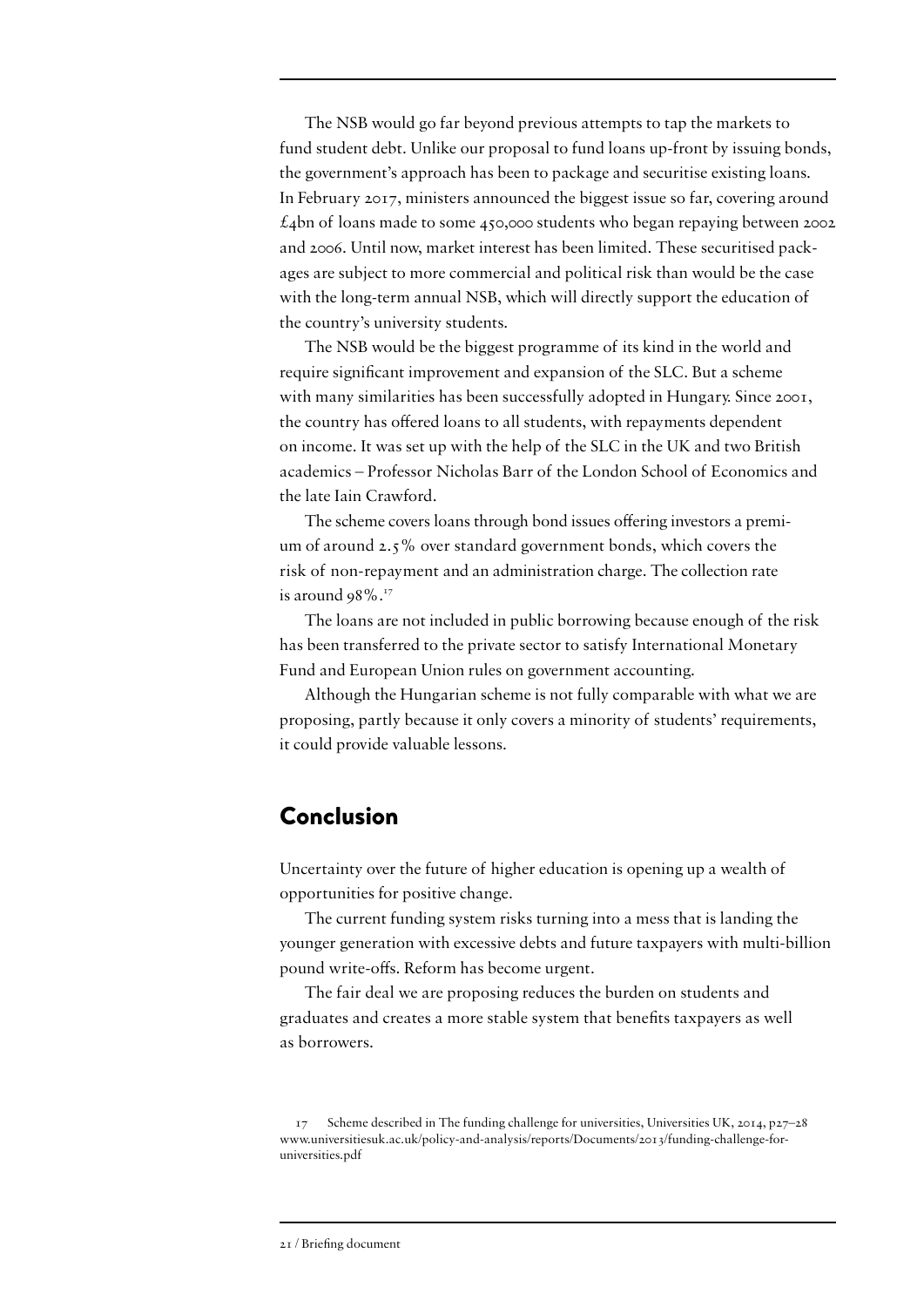Student loans need not be viewed just as a drain. They can be harnessed to economic strategy and mobilised to create a valuable new source of stimulus for business.

The reforms proposed in our previous report together with the new funding system described here can break the university cartel while helping institutions to reach their full potential and prosper in the face of ever-stronger global competition.

 They are the way to defuse the debt Timebomb under British higher education.